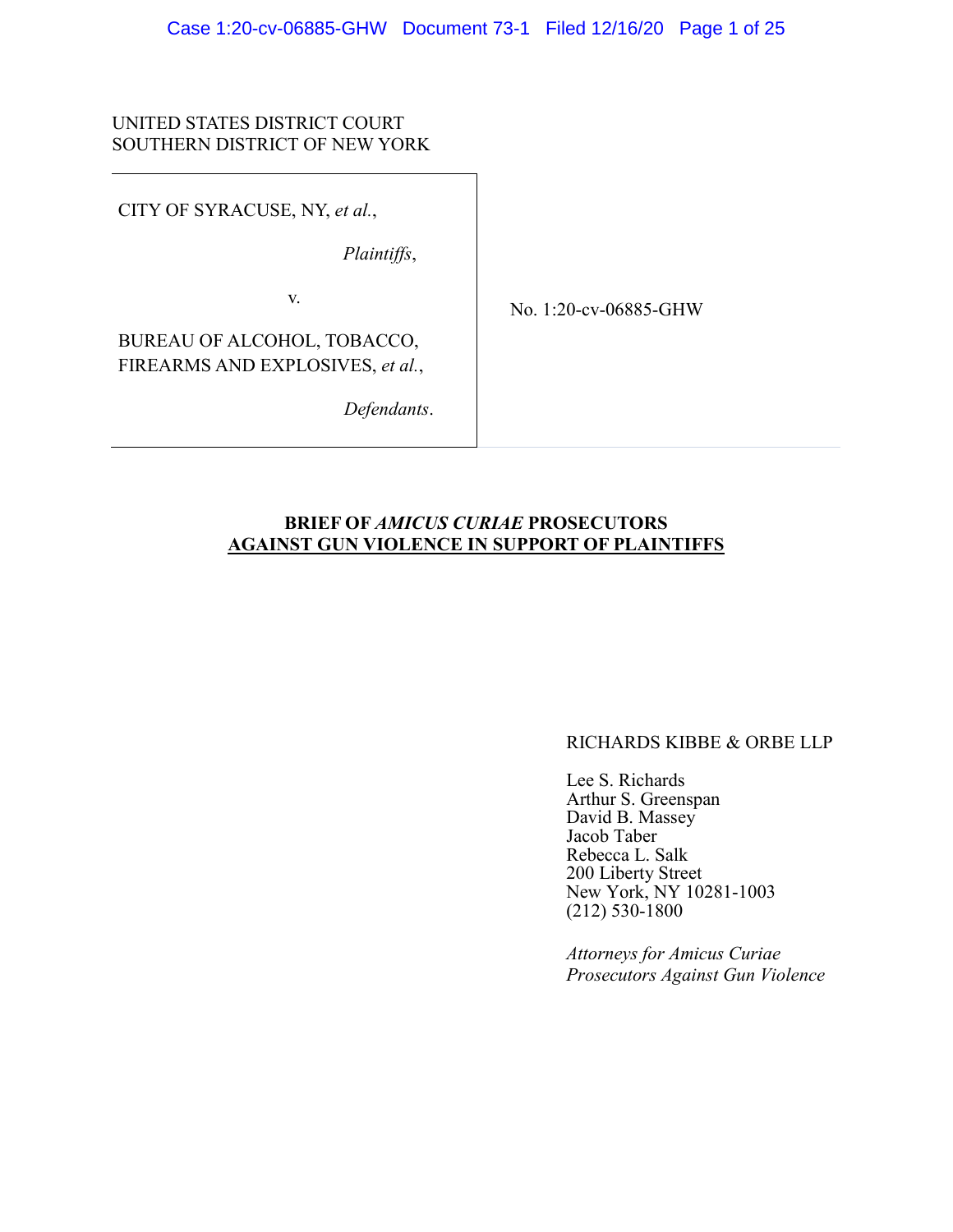# **TABLE OF CONTENTS**

| I.  | Defendants' Failure to Regulate Ghost Guns Undermines Federal and State Prohibitions<br>on Firearm Possession by Persons Previously Convicted of a Felony and Other Higher- |                                                                                                                                                      |  |  |  |
|-----|-----------------------------------------------------------------------------------------------------------------------------------------------------------------------------|------------------------------------------------------------------------------------------------------------------------------------------------------|--|--|--|
|     | A.                                                                                                                                                                          | The Prohibition on Firearm Possession By Persons Previously Convicted of a                                                                           |  |  |  |
|     | <b>B.</b>                                                                                                                                                                   | Prosecutors Understand the Threat to Public Safety Posed By Unregulated Gun-                                                                         |  |  |  |
| II. | Defendants' Failure to Regulate Ghost Guns Undermines the Legal System's Protections                                                                                        |                                                                                                                                                      |  |  |  |
|     | A.                                                                                                                                                                          | The Current System of Protections for Domestic Violence Survivors Is Designed<br>To Keep Guns Out of the Hands of Those Who Have Committed Abuse  14 |  |  |  |
|     | <b>B.</b>                                                                                                                                                                   | Non-Regulation of Ghost Guns Increases the Risk of Death for Domestic                                                                                |  |  |  |
|     |                                                                                                                                                                             |                                                                                                                                                      |  |  |  |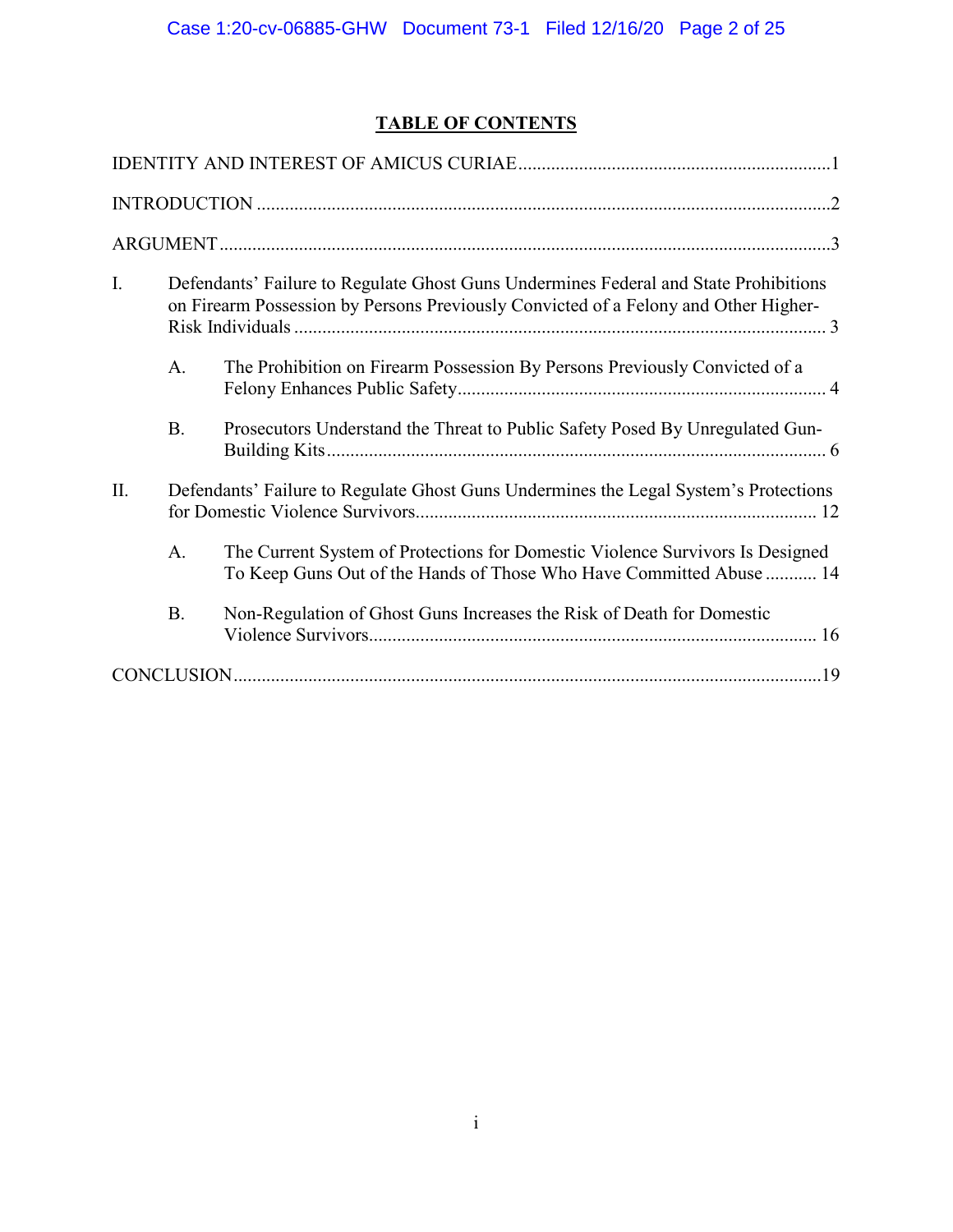# **TABLE OF AUTHORITIES**

# $Page(s)$

# **Cases**

| Barrett v. United States,                                                                               |
|---------------------------------------------------------------------------------------------------------|
| United States v. Bass,                                                                                  |
| Huddleston v. United States,                                                                            |
| Kanter v. Barr,                                                                                         |
| United States v. McSwain,<br>Crim. No. 19-80 (CKK), 2019 U.S. Dist. LEXIS 64053 (D.D.C. Apr. 15, 201912 |
| San Jose Police Dep't v. Piseno,                                                                        |
| United States v. Trujillo,                                                                              |
| United States v. Villasenor,                                                                            |
| <b>Statutes</b>                                                                                         |
|                                                                                                         |
|                                                                                                         |
|                                                                                                         |
|                                                                                                         |
|                                                                                                         |
| Omnibus Crime Control and Safe Streets Act of 1968, Pub. L. No. 90-351, 82                              |
|                                                                                                         |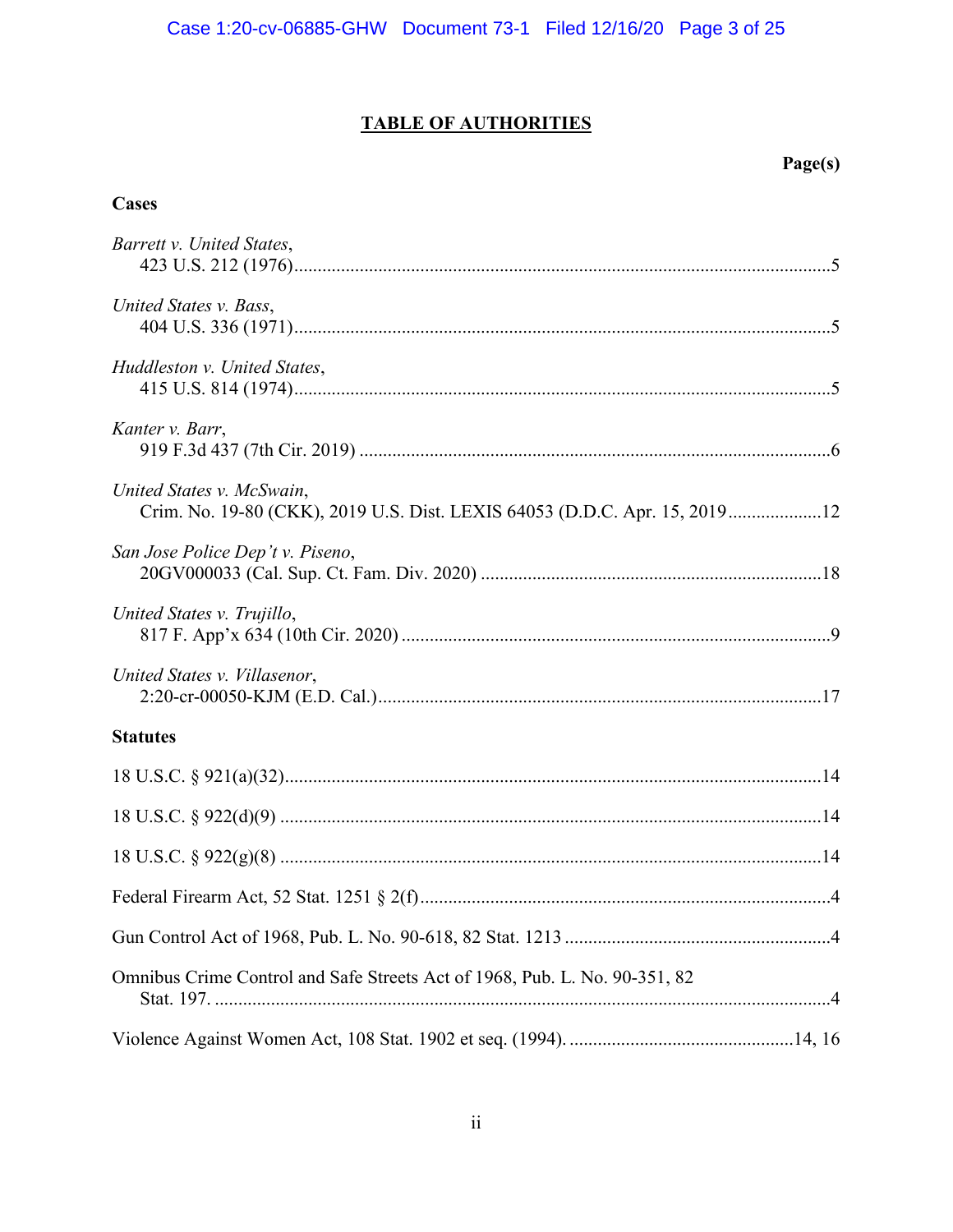# Case 1:20-cv-06885-GHW Document 73-1 Filed 12/16/20 Page 4 of 25

# **Other Authorities**

| Aaron Edward Brown, This Time I'll Be Bulletproof: Using Ex Parte Firearm<br>Prohibitions to Combat Intimate-Partner Violence, 50 Colum. Human Rights                   |  |
|-------------------------------------------------------------------------------------------------------------------------------------------------------------------------|--|
| Amanda Michelle Gomez, DC Recovered 115 Ghost Guns in 2019, Up From 25                                                                                                  |  |
| Amanda Taub, A New Covid-19 Crisis: Domestic Abuse Rises Worldwide, N.Y.                                                                                                |  |
| Benjamin Weiser, Ross Ulbricht, Creator of Silk Road Website, Is Sentenced to                                                                                           |  |
| Caroline Ramsey, Firearms in the Family, 78 Ohio St. L.J. 1257 (2017)12, 14                                                                                             |  |
|                                                                                                                                                                         |  |
| Everytown For Gun Safety, Untraceable: The Rising Specter of Ghost Guns, May                                                                                            |  |
| Federal Bureau of Investigation, Federal Denials, November 30, 1998 - October                                                                                           |  |
|                                                                                                                                                                         |  |
|                                                                                                                                                                         |  |
|                                                                                                                                                                         |  |
| Jane K. Stoever, Intimate Partner Violence and Restorative Justice: Firearms and<br>Domestic Violence Fatalities: Preventable Deaths, 53 Fam. L.Q. 183 (2019)13, 15, 16 |  |
| Janon Fisher, Junkie NYPD officer Nicholas Mina Pleads Guilty to Stealing Guns<br>from Station, Selling Them to Dealer, N.Y. Daily News, Oct. 22, 201212                |  |
| Jeff Benziger, Modestan With Ghost Gun, History of Domestic Violence, Arrested                                                                                          |  |
| Jennifer L Vainik, Kiss, Kiss, Bang, Bang: How Current Approaches to Guns and<br>Domestic Violence Fail to Save Women's Lives, 91 Minn. L. Rev. 1113 (2007)13           |  |
|                                                                                                                                                                         |  |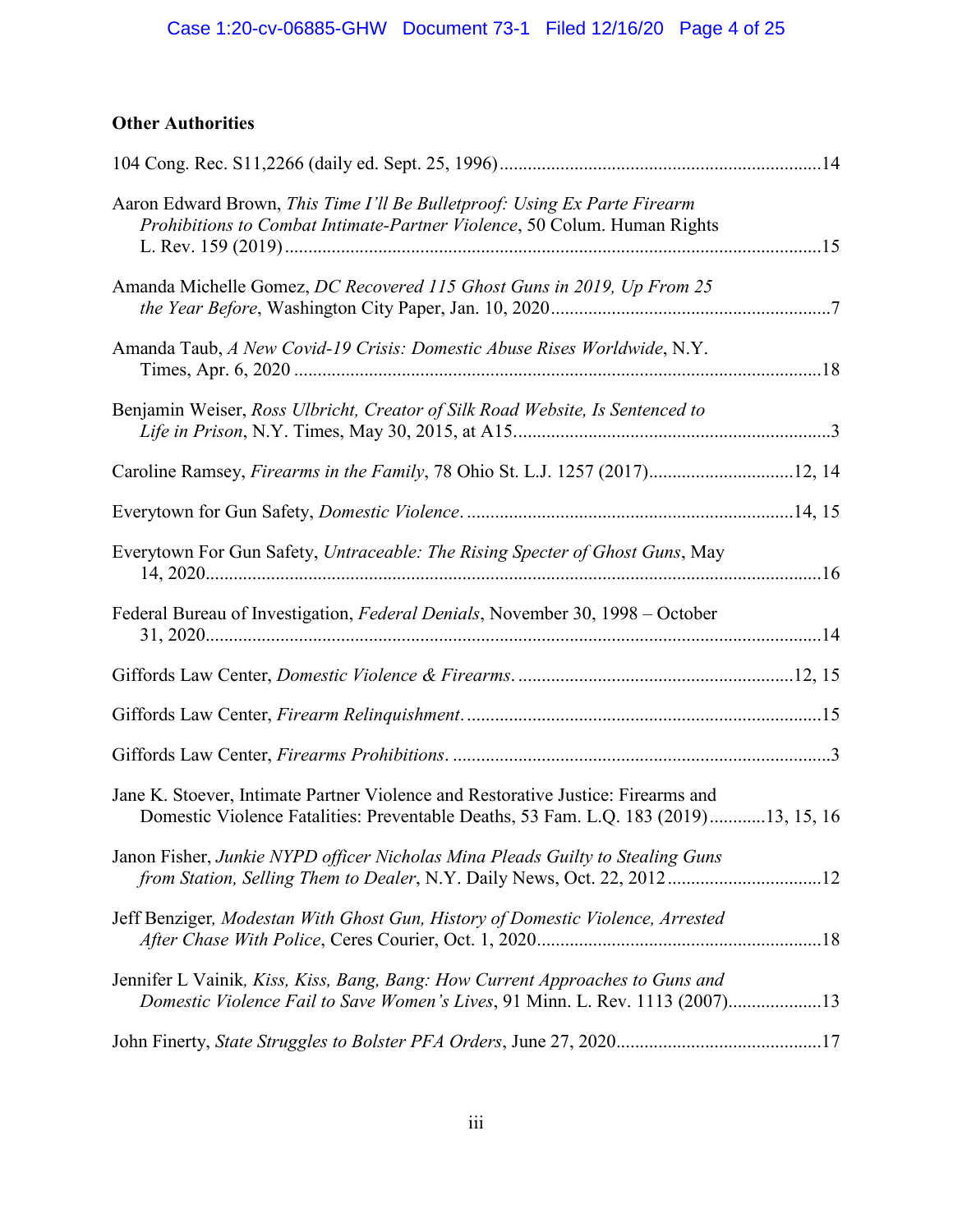| Josh Cain, Gang members arrested in raids; 10 suspected of building more than<br>50 homemade unregistered firearms, San Gabriel Valley Tribune, July 7,  |  |
|----------------------------------------------------------------------------------------------------------------------------------------------------------|--|
| Kellie Descrochers, Municipalities Are Not Kingdoms: Regulating Gun<br>Ownership in Cases Involving Domestic Violence in Light of the Pauler             |  |
| Marcia Moore, UPDATE Fernanders' Murder Charges Headed to Snyder County                                                                                  |  |
| Nick Corasaniti, The Target Was A Drug Ring. They Found 'Ghost Guns.', N.Y.                                                                              |  |
| NJ OAG Press Release, Leading Member of Criminal Ring That Trafficked<br>Untraceable "Ghost Gun" Assault Rifles and Cocaine Sentenced to 14 Years        |  |
| Police officer charged with illegally making, selling guns, Associated Press, Mar.                                                                       |  |
|                                                                                                                                                          |  |
| Tess Owens, People Are Panic-Buying Untraceable 'Ghost Guns' Online in the                                                                               |  |
| Tom Lininger, An Ethical Duty to Charge Batterers Appropriately, 22 Duke J.                                                                              |  |
| Tracy Sauro, Don't Leave Me Now! $-A$ Domestic Violence Victim's Right to Be<br>Armed Because Their Abusers Are Dangerous, 40 Women's Rights L. Rep.     |  |
| USAO Press Release, 15 Charged on Drugs and Guns Charges as Part of Anti-                                                                                |  |
| USAO Press Release, Baltimore Man Sentenced to 21 Years in Federal Prison for<br>Five Bank Robberies, Five Armed Robberies of Liquor Stores, and Related |  |
| USAO Press Release, D.C. Felon Pleads Guilty in Federal Court in Maryland to<br>Illegal Possession of a "Ghost Gun" Firearm and Ammunition, Sept. 22,    |  |
| USAO Press Release, Eight Men Indicted for Manufacturing and Dealing AR-15                                                                               |  |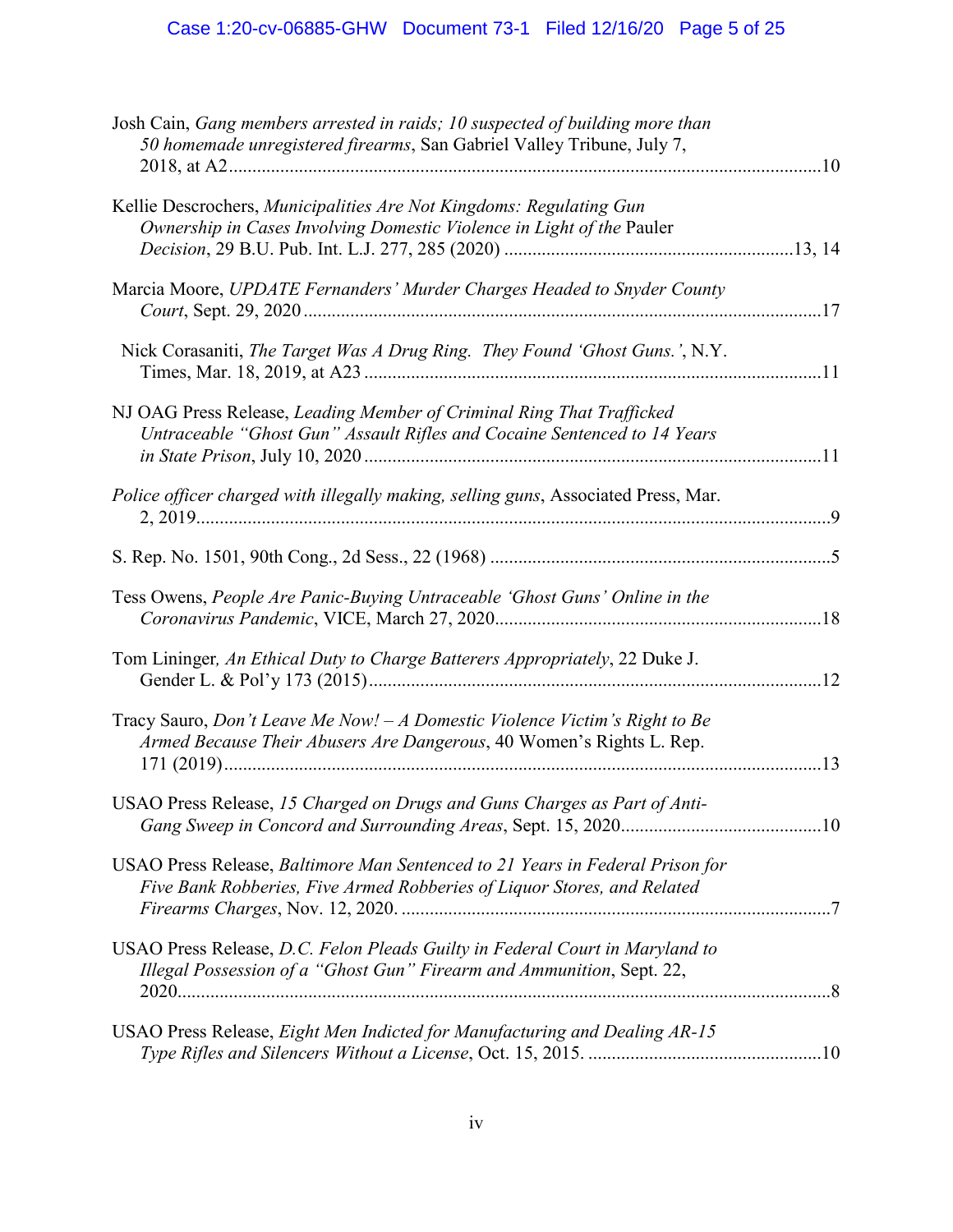# Case 1:20-cv-06885-GHW Document 73-1 Filed 12/16/20 Page 6 of 25

| USAO Press Release, Felon sentenced to more than five years in prison for                                                                                   |  |
|-------------------------------------------------------------------------------------------------------------------------------------------------------------|--|
| USAO Press Release, Ghost Gun and Machine Gun Conversion Device Dealer                                                                                      |  |
| USAO Press Release, L.A. Man Sentenced to Nearly 4 Years in Federal Prison<br>for Illegally Manufacturing Assault Rifles and Silencers He Intended to Sell, |  |
| USAO Press Release, Man Sentences for Straw Purchasing Firearms for                                                                                         |  |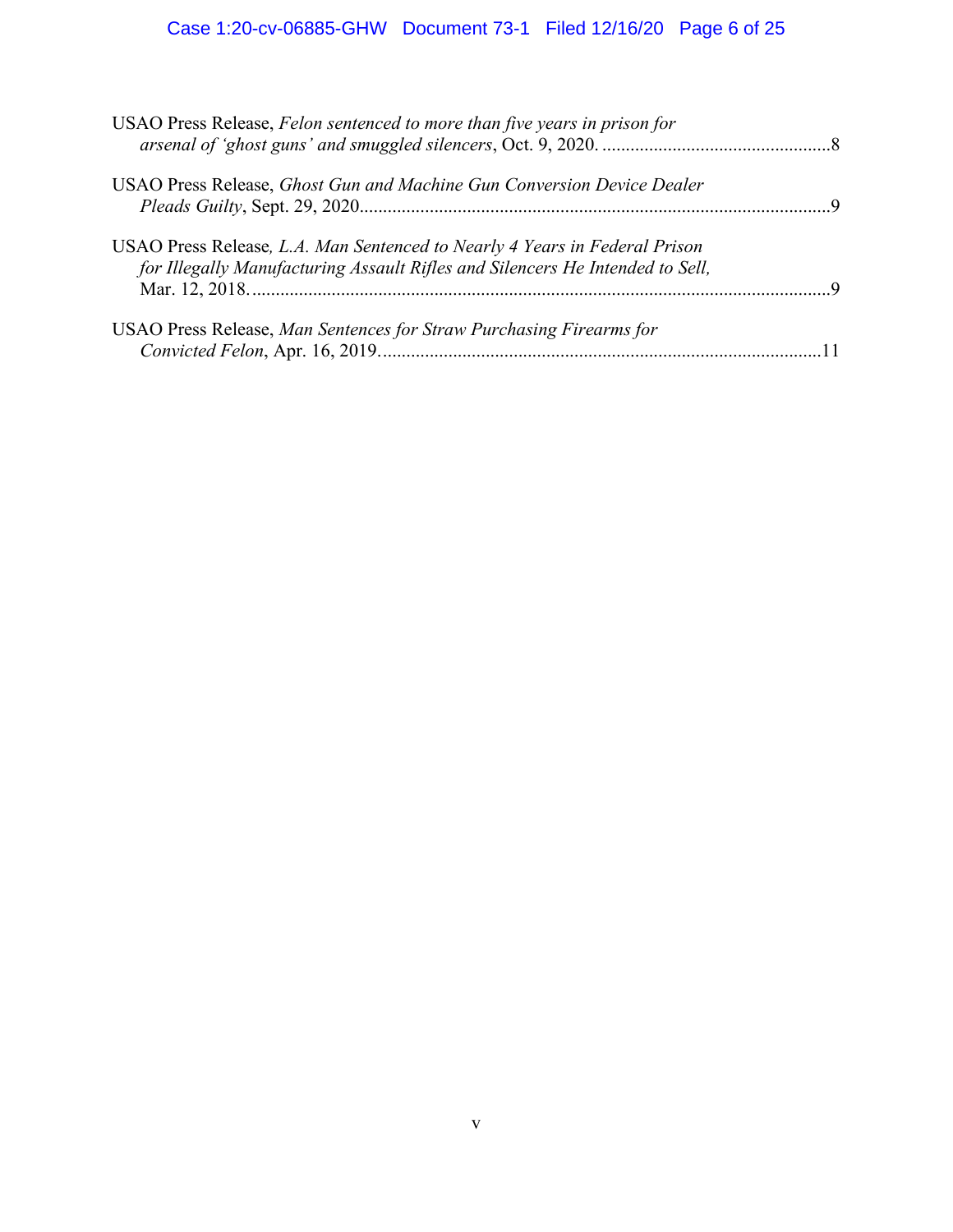#### **IDENTITY AND INTEREST OF AMICUS CURIAE**

Prosecutors Against Gun Violence ("PAGV") is an independent, nonpartisan coalition that identifies and promotes prosecutorial and policy solutions to the national public health and safety crisis of gun violence.PAGV's membership comprises 50 prosecutors, and serves over 76 million Americans in 24 states. Its mission includes sharing best practices for prosecuting gun offenders and defending common-sense gun safety policies.

Prosecutors, and other local law enforcement agencies with which they collaborate daily, play a critical role in promoting citizen safety—the highest objective of state and local governments. The issue before this Court is whether mail-order gun-building kits, which customers can easily convert to usable pistols or rifles with just an hour or two of work, must be regulated as firearms. As local leaders in the nationwide effort to curb gun violence and promote public safety, prosecutors witness every day the tragic effects of the government's failure to enforce the federal gun laws with respect to ghost guns, and the limitations this places on their ability to investigate, prosecute, and ultimately prevent gun violence.

PAGV therefore submits this amicus brief to underscore the harm to public safety caused by the federal government's manifestly erroneous interpretation of the Gun Control Act of 1968. Allowing the unrestricted sale of 80%-finished frames, receivers, and gun-building kits—and, in effect, the unregulated sale of untraceable firearms to anyone with a credit card—makes it easier for persons previously convicted of a felony or domestic violence offenses, and other higher-risk individuals to unlawfully obtain and use firearms. Moreover, the absence of serial numbers on such firearms makes it much more difficult for prosecutors and other law enforcement personnel to do their jobs.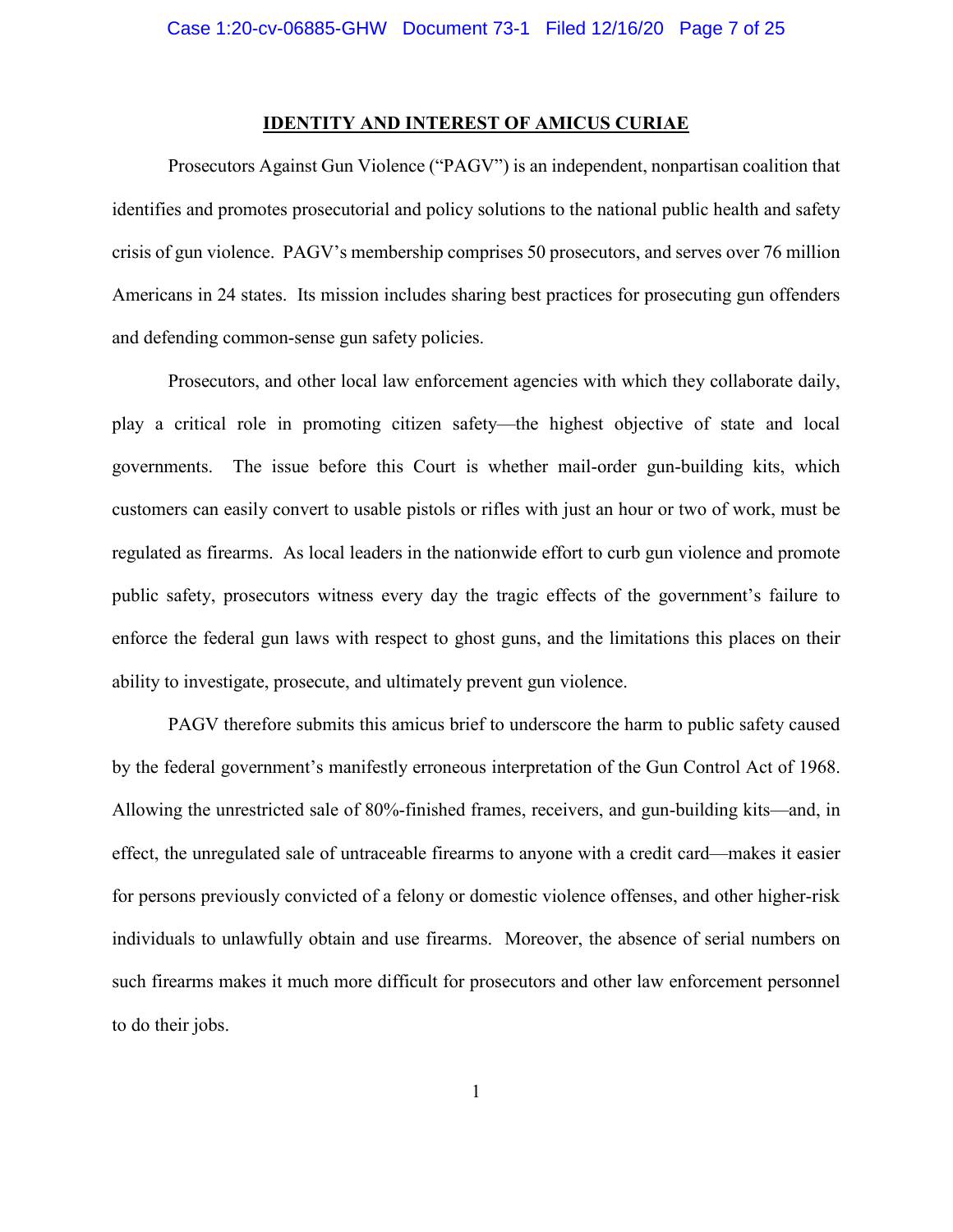#### **INTRODUCTION**

As prosecutors working on the front lines of the nation's efforts to deter and reduce gun violence, members of Prosecutors Against Gun Violence are in a special position to observe the damage done by the rise in the use of internet-ordered gun-building kits, which purchasers can use to easily assemble what are known as "ghost guns." Indeed, prosecutors and other law enforcement agencies in cities like Washington D.C., Philadelphia, Syracuse and Denver have reported dramatic increases in the use of ghost guns in crimes in their cities, and the ghost gun industry has been thriving, especially during the pandemic. Plainly, the fact that such guns are unregistered, untraceable, and so easy to obtain, explains this disturbing increase in the sale and use of these kits.

With that increase, the burdens on prosecutors' efforts to prosecute and convict those who unlawfully possess or misuse guns are manifold and undeniable. Prohibitions on gun ownership by classes of higher-risk individuals, including those previously convicted of felonies and domestic violence offenses, as well as requirements that guns carry serial numbers so that they can be traced, are obviously critical tools for prosecutors. Those tools are openly flouted by the ghost gun industry and a significant part of its customer base.

For these and many other reasons, Prosecutors Against Gun Violence respectfully urges this Court to recognize that 80%-finished frames and receivers, whether sold alone or as part of a gun-building kit, are the functional equivalent of guns and must be regulated as such to avoid undermining existing state and federal gun control laws that keep our communities safe.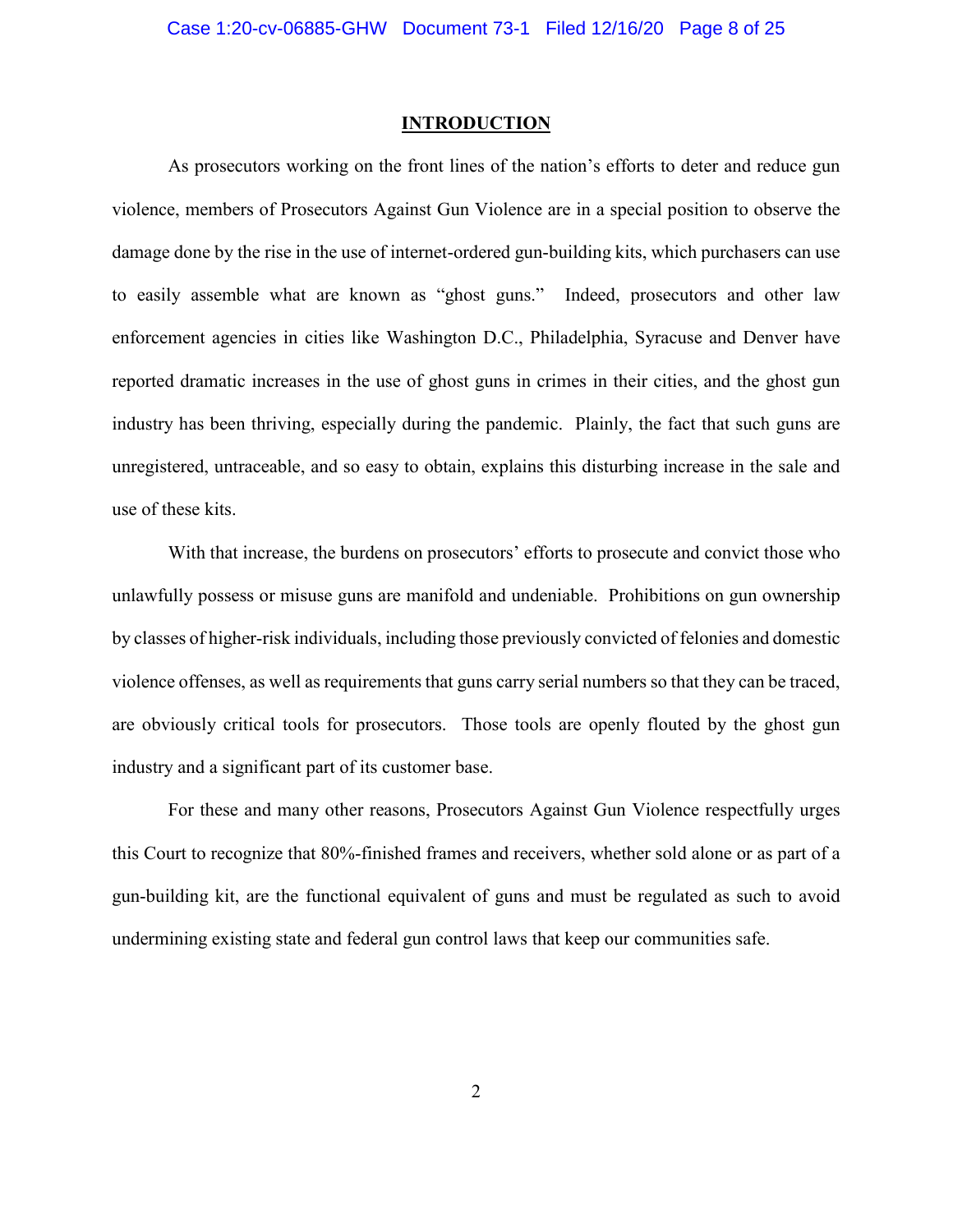#### **ARGUMENT**

# **I. Defendants' Failure to Regulate Ghost Guns Undermines Federal and State Prohibitions on Firearm Possession by Persons Previously Convicted of a Felony and Other Higher-Risk Individuals**

Federal law and the laws of a majority of states prohibit individuals who have been convicted of, or who are under indictment for, a felony from acquiring or possessing firearms.<sup>1</sup> Some states further restrict access to firearms among people convicted of specified misdemeanors, often those involving violence or the misuse of firearms.<sup>2</sup> The purpose of these restrictions is simple—to promote public safety by preventing the category of individuals most likely to engage in acts of gun violence from purchasing or possessing firearms.

The rise of mail-order gun-building kits,<sup>3</sup> which can be purchased from the privacy and safety of one's home without a background check, seriously undermines our laws by radically increasing the accessibility of firearms—including handguns, high-powered rifles, and even automatic weapons—to that higher-risk category of individuals prohibited from buying them. Although firearms have long been available to individuals who could not legally purchase them from licensed gun dealers, a flourishing and unregulated online market in gun-building kits further decreases public safety by bringing the anonymity and ease of online shopping to the black market.<sup>4</sup> Firearms acquired on the black market are typically more difficult, dangerous, and costly

<sup>1</sup> Giffords Law Center, *Firearms Prohibitions*, https://giffords.org/lawcenter/gun-laws/policy-areas/who-can-have-agun/firearm-prohibitions/.

<sup>2</sup> *Id.*

<sup>&</sup>lt;sup>3</sup> This brief will use the term "gun-building kit" to refer to both 80% complete frames and receivers as well as more comprehensive kits that include the jigs, drill bits, and other tools needed to finish machining the gun. *See*  Complaint ¶¶ 95-105.

<sup>&</sup>lt;sup>4</sup> This increased danger is akin to the danger posed by the online drug bazaar Silk Road, which facilitated 1.5 million anonymous online transactions in illegal drugs before it was shut down and its founder sentenced to imprisonment for life. Benjamin Weiser, *Ross Ulbricht, Creator of Silk Road Website, Is Sentenced to Life in*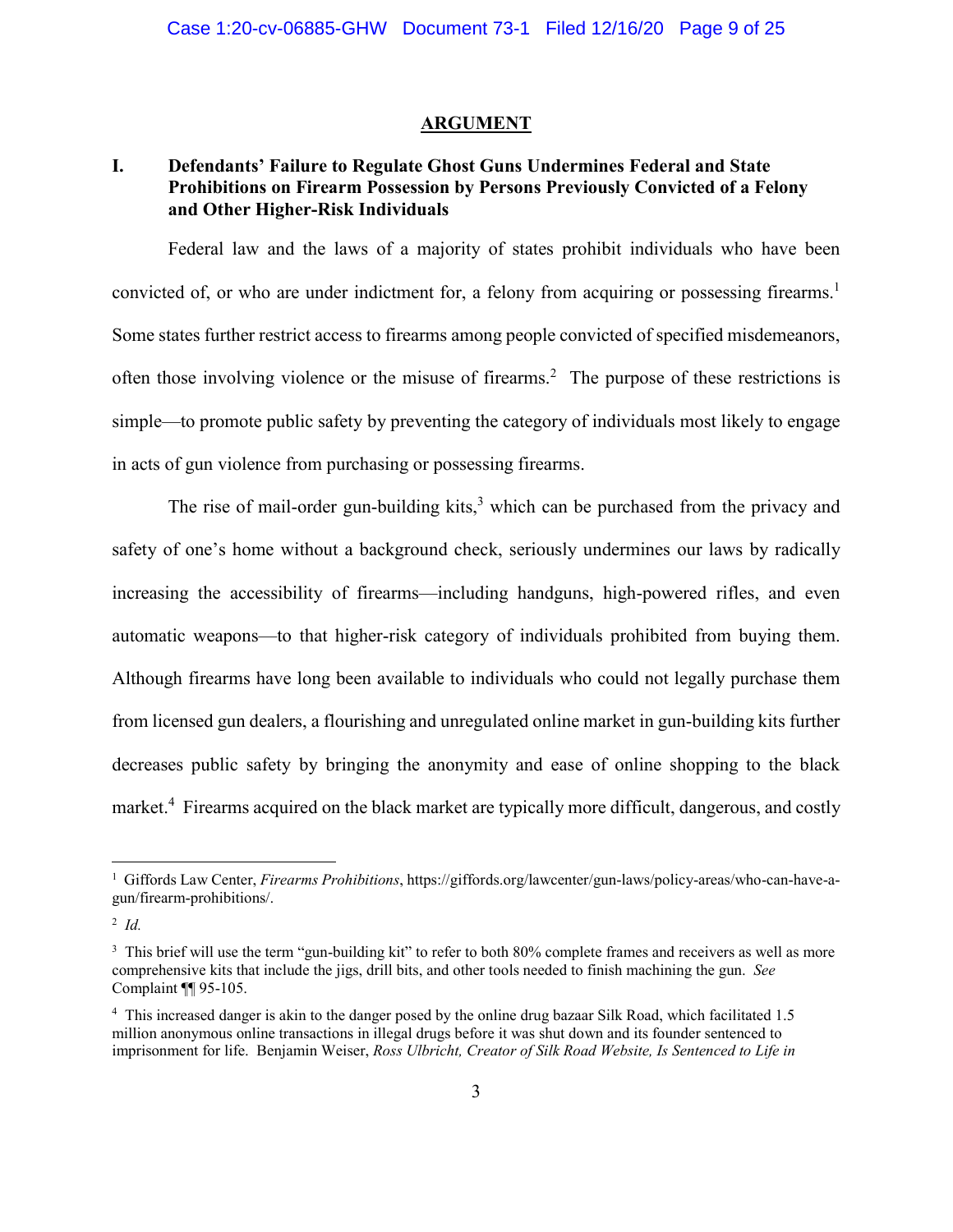#### Case 1:20-cv-06885-GHW Document 73-1 Filed 12/16/20 Page 10 of 25

to acquire than a firearm with a serial number purchased from a licensed firearm dealer. Unregulated ghost guns, by contrast, are even easier to acquire than regulated firearms—they make it effortless for persons previously convicted of a felony to unlawfully obtain firearms and have created new gun manufacturing and distribution opportunities for gangs and other criminal enterprises. And without serial numbers, ghost guns are untraceable, further hampering the ability of prosecutors and other law enforcement personnel to investigate gun crime and diminishing the deterrent effect of our gun laws.

# **A. The Prohibition on Firearm Possession By Persons Previously Convicted of a Felony Enhances Public Safety**

In 1938, Congress enacted a prohibition on the receipt of a firearm that had traveled in interstate commerce by "any person who has been convicted of a crime of violence."<sup>5</sup> Congress expanded that federal prohibition in the Gun Control Act of 1968, which declared it unlawful for anyone "convicted in any court of  $\lceil \cdot \rceil$  a crime punishable by imprisonment for a term exceeding one year" to "receive any firearm or ammunition which has been shipped or transported in interstate or foreign commerce."<sup>6</sup> Section 1202(a) of the Omnibus Crime Control and Safe Streets Act of 1968 similarly prohibited any person who has been convicted of a "felony" from "receiv[ing], possess[ing], or transport[ing] in commerce or affecting commerce . . . any firearm."<sup>7</sup>

 $\overline{a}$ 

*Prison*, N.Y. Times, May 30, 2015, at A15, available at https://www.nytimes.com/2015/05/30/nyregion/rossulbricht-creator-of-silk-road-website-is-sentenced-to-life-in-prison.html. Silk Road, like online sellers of gunbuilding kits, made it easier and safer for buyers to evade laws governing acquisition and possession and made it more difficult for government to trace contraband back to sellers.

<sup>&</sup>lt;sup>5</sup> Federal Firearm Act, 52 Stat. 1251 § 2(f).

<sup>6</sup> Pub. L. No. 90-618, 82 Stat. 1213.

<sup>7</sup> Pub. L. No. 90-351, 82 Stat. 197, 236.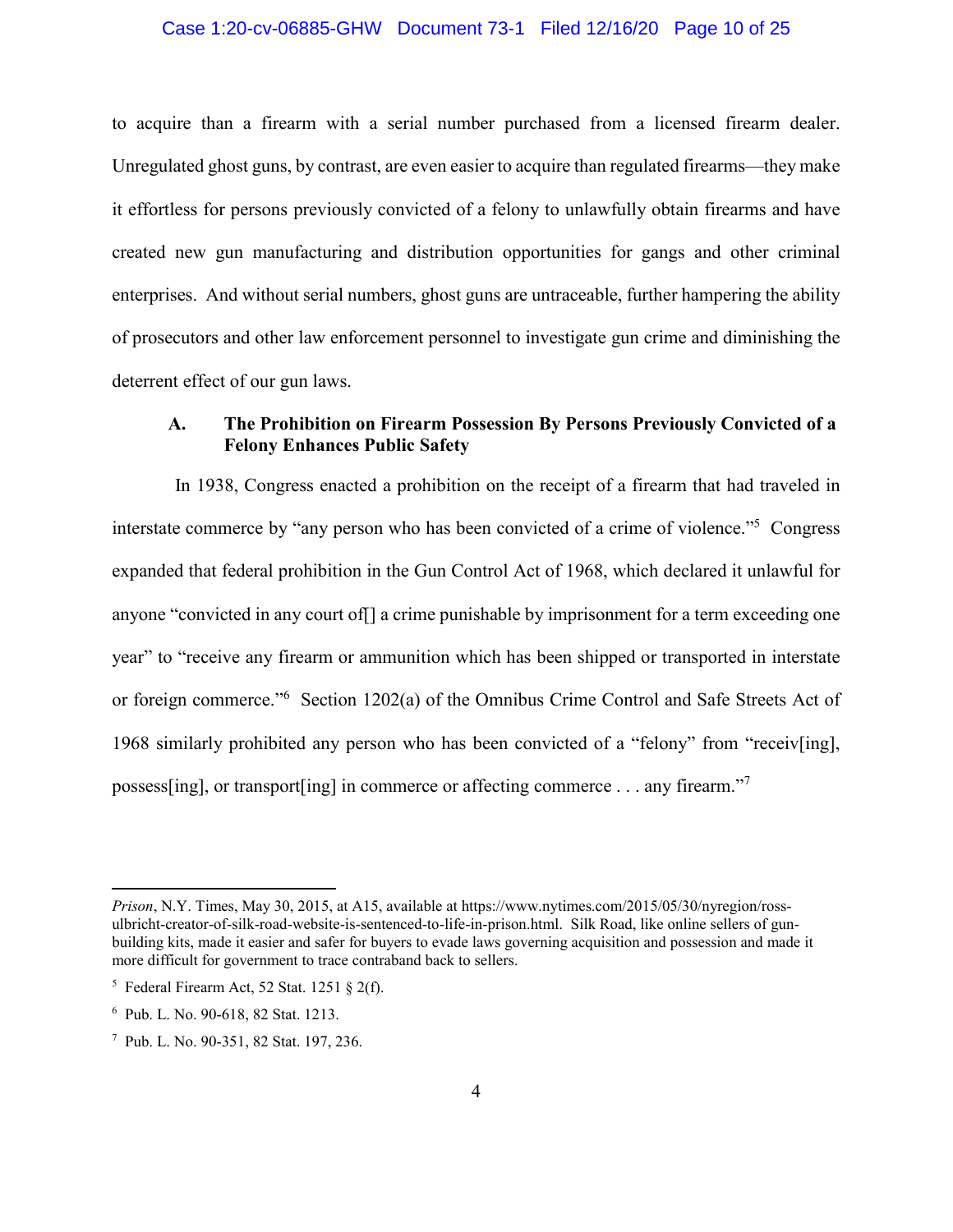# Case 1:20-cv-06885-GHW Document 73-1 Filed 12/16/20 Page 11 of 25

These laws were intended to promote public safety. Motivated by both the rise in gun violence and the political assassinations of the tumultuous 1960s, the Gun Control Act aimed to limit access to firearms by "specified classes of especially risky people," including persons previously convicted of a felony.<sup>8</sup> In enacting them, Congress was "concerned with the widespread traffic in firearms and with their general availability to those whose possession thereof was contrary to the public interest."<sup>9</sup> The prohibitions on possession were adopted in response to the "increasing rate of crime and lawlessness and the growing use of firearms in violent crime,"10 and were intended to "make it possible to keep firearms out of the hands of those not legally entitled to possess them because of age, criminal background, or incompetency."<sup>11</sup>

Congress "determined that the *ease with which firearms could be obtained* contributed significantly to the prevalence of lawlessness and violent crime."<sup>12</sup> The House Report states that restrictions on the possession and acquisition of firearms by persons previously convicted of a felony were adopted to "control the indiscriminate flow of firearms and ammunition across State borders" so as to give "States and local communities the capacity and the incentive to enforce effectively their own gun control laws."13 Gun-building kits undermine the clear legislative

<sup>8</sup> *United States v. Bass*, 404 U.S. 336, 345 (1971); *see also Barrett v. United States*, 423 U.S. 212, 218 (1976) ("The very structure of the Gun Control Act demonstrates that Congress . . . sought broadly to keep firearms away from the persons Congress classified as potentially irresponsible or dangerous.")

<sup>9</sup> *Huddleston v. United States*, 415 U.S. 814, 824 (1974).

<sup>&</sup>lt;sup>10</sup> State Firearms Control Assistance Act of 1968, H. Rep. at 7.

<sup>11</sup> S. Rep. No. 1501, 90th Cong., 2d Sess., 22 (1968).

<sup>12</sup> *Huddleston*, 415 U.S. at 824 (emphasis added).

<sup>&</sup>lt;sup>13</sup> State Firearms Control Assistance Act of 1968, H. Rep. at 7, 10.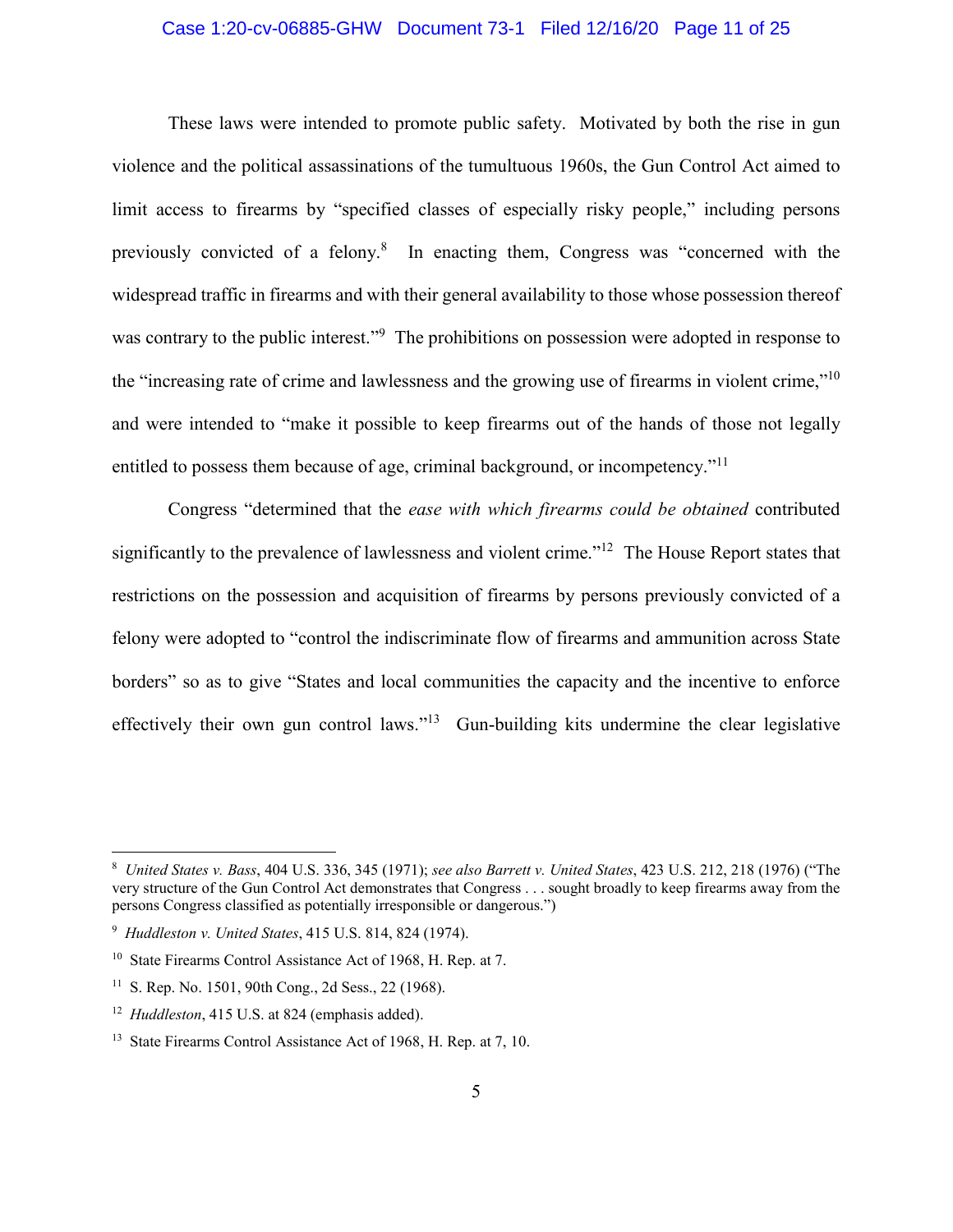#### Case 1:20-cv-06885-GHW Document 73-1 Filed 12/16/20 Page 12 of 25

purpose of these laws precisely because they make it so much easier for firearms to be obtained, even in states that have chosen to regulate ghost guns.

Federal and state prohibitions on the purchase and possession of firearms by certain classes of higher-risk persons are no twentieth-century innovation, but rather are rooted in and consistent with English and early American law.<sup>14</sup> Such prohibitions have their origins in English laws like the Militia Act of 1662, which empowered officers of the Crown to disarm anyone adjudged to be "dangerous to the Peace of the Kingdom."<sup>15</sup> This historical analysis complements the legislative history and further demonstrates that the Gun Control Act of 1968 and similar laws serve an important public safety function—keeping the most dangerous weapons out of the hands of those people most likely to use them to harm their fellow citizens. Prosecutors rely on these laws to prevent recidivism and deter previously convicted persons from acquiring, possessing, or carrying firearms.

# **B. Prosecutors Understand the Threat to Public Safety Posed By Unregulated Gun-Building Kits**

The currently lawful sale of gun-building kits to persons previously convicted of a felony and other higher-risk individuals obviously thwarts the purpose and intent behind state and federal legislative actions meant to keep guns out of the hands of such individuals. Moreover, by eliminating the traditional firearm evidence of serial numbers, these kits create a disturbing and unnecessary hurdle for prosecutors seeking to prevent gun violence and prosecute those who perpetrate it.

<sup>14</sup> *See Kanter v. Barr*, 919 F.3d 437, 458 (7th Cir. 2019) (Barrett, J., dissenting).

<sup>15</sup> *Id.* at 456 (citing Militia Act of 1662, 13 & 14 Car. 2, c. 3, § 13 (1662)).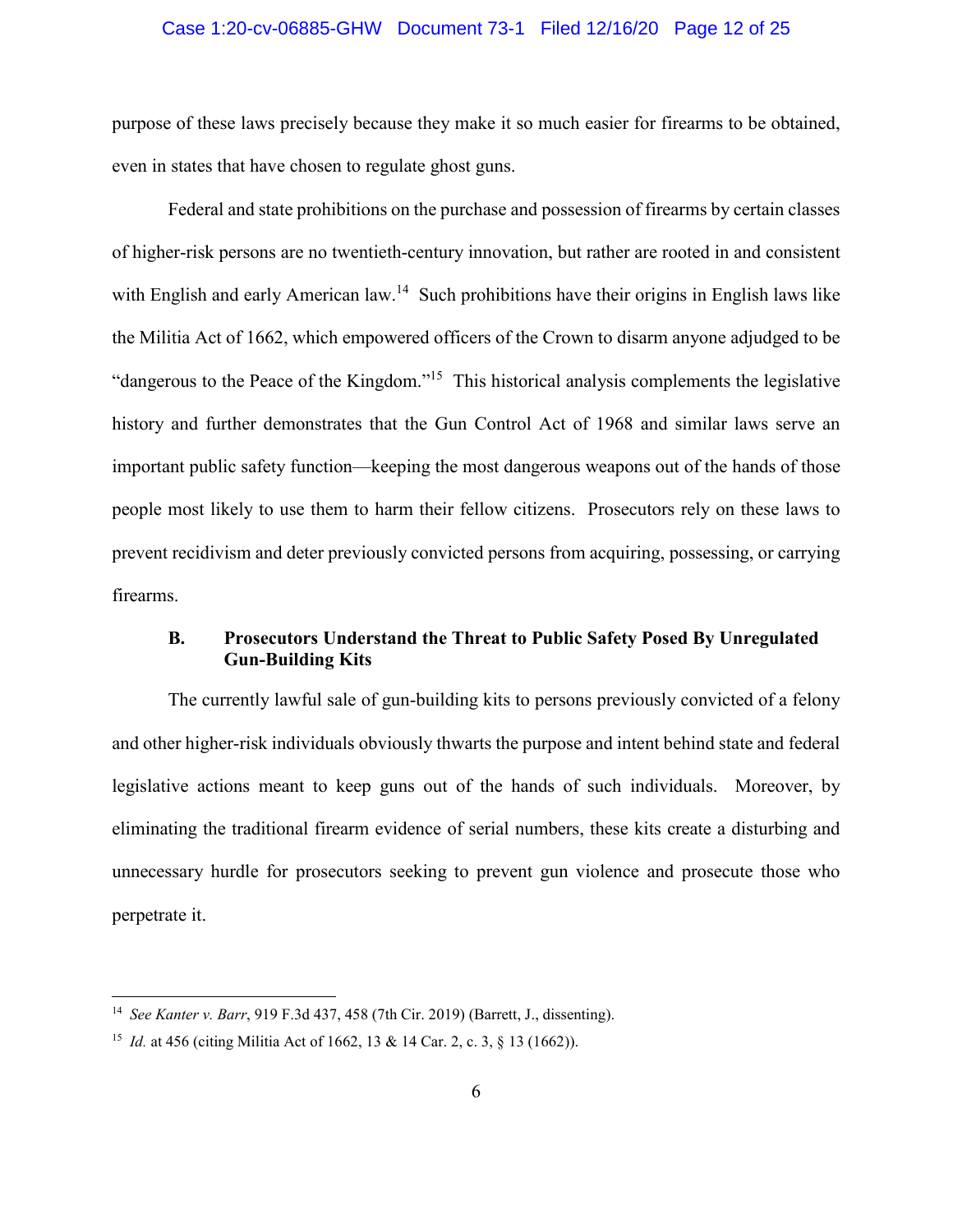# Case 1:20-cv-06885-GHW Document 73-1 Filed 12/16/20 Page 13 of 25

Prosecutors are noting a sharp uptick in the manufacture and distribution of ghost guns and the use of ghost guns in violent crimes. Law enforcement in Washington, DC recovered 115 ghost guns in 2019, an increase of 342% over the 26 ghost guns recovered the year before.<sup>16</sup> Police in Cambridge, MA recovered 30 ghost guns in 2018, and the Boston Police Department recovered 23 ghost guns in the last 18 months.<sup>17</sup> A Baltimore man who had a prior felony conviction and was prohibited from acquiring or possessing a firearm was recently sentenced for a spree of ten armed robberies committed using a ghost gun that had been assembled from a gun-building kit.<sup>18</sup> Seattle police have recovered numerous polymer 9mm pistols apparently assembled using gunbuilding kits—which, in addition to being untraceable, may be invisible to walk-through metal detectors—that were used in the commission of drive-by shootings, armed robberies, and felony harassment.<sup>19</sup> And the LAPD recovered more than 600 ghost guns in 2020, at least 231 of which were used in serious or violent crimes such as murder and attempted murder, kidnapping, and carjacking, and 145 of which were recovered from persons previously convicted of a felony who are prohibited from owning or possessing firearms.<sup>20</sup> More than 80% of the ghost guns recovered by the LAPD are handguns, which are subject to further purchase restrictions under California law.<sup>21</sup> Of course, this increase in the prevalence of ghost guns creates a significant roadblock to

1

<sup>16</sup> Amanda Michelle Gomez, *DC Recovered 115 Ghost Guns in 2019, Up From 25 the Year Before*, Washington City Paper, Jan. 10, 2020, *available at* https://washingtoncitypaper.com/article/323393/dc-recovered-115-ghostguns-in-2019-up-from-25-the-year-before/.

<sup>&</sup>lt;sup>17</sup> Data compiled by Donna Pantaloon, General Counsel, Suffolk County District Attorney.

<sup>18</sup> USAO Press Release, *Baltimore Man Sentenced to 21 Years in Federal Prison for Five Bank Robberies, Five Armed Robberies of Liquor Stores, and Related Firearms Charges*, Nov. 12, 2020, *available at*  https://www.justice.gov/usao-md/pr/baltimore-man-sentenced-21-years-federal-prison-five-bank-robberies-fivearmed-robberies.

<sup>&</sup>lt;sup>19</sup> Data compiled by Erica Franklin, Assistant City Attorney, Seattle City Attorney's Office.

<sup>20</sup> Data compiled by Mike Feuer, Los Angeles City Attorney.

<sup>21</sup> *Id.*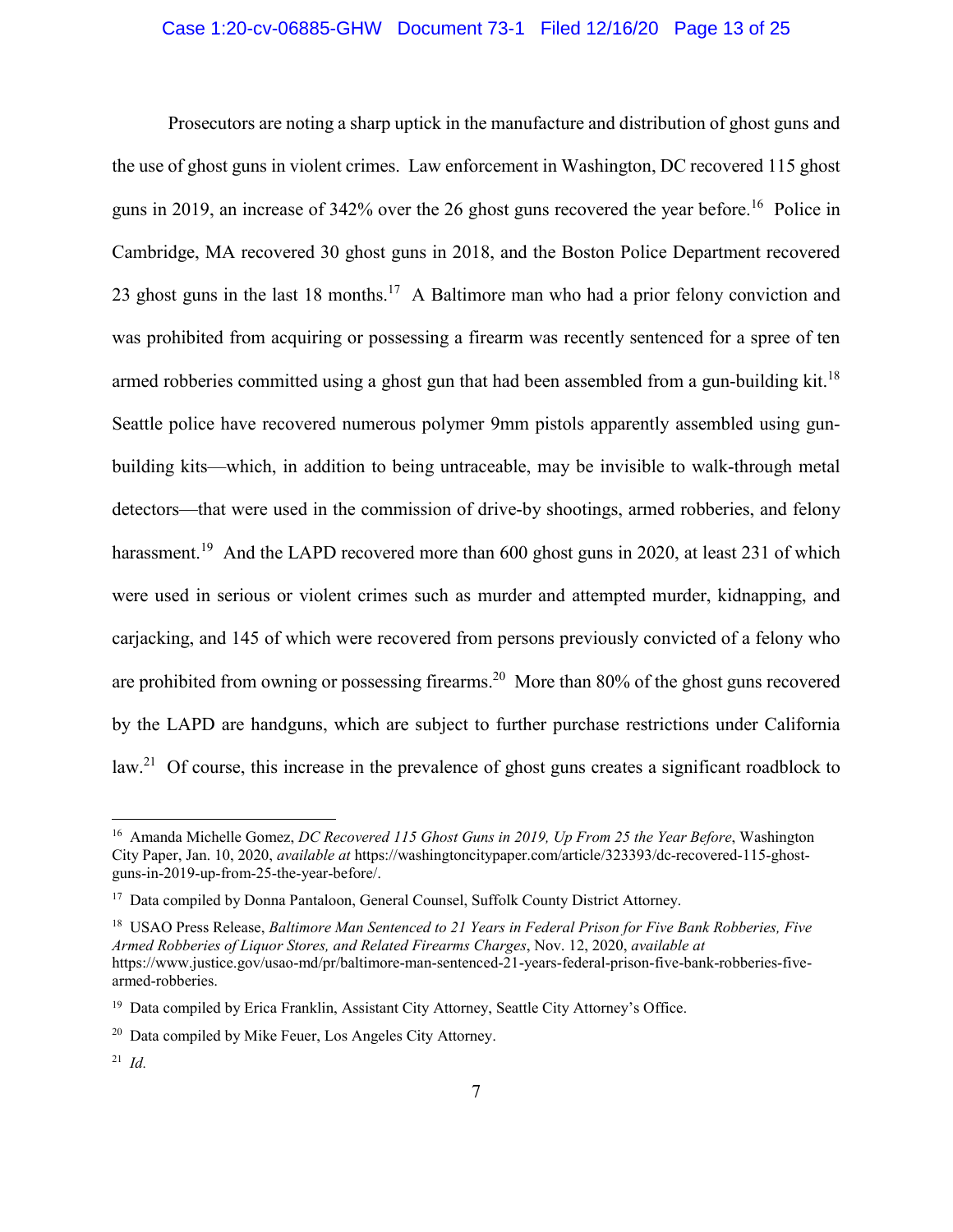#### Case 1:20-cv-06885-GHW Document 73-1 Filed 12/16/20 Page 14 of 25

prosecutors' efforts to enforce the prohibitions on possession of firearms by persons previously convicted of a felony.

Individuals previously convicted of a felony and others who cannot pass a background check instead buy gun-building kits online, allowing them to unlawfully obtain a firearm without the risks associated with participation in the black market. A Washington, D.C. resident who had previously been convicted of passing counterfeit bills pleaded guilty to unlawful possession of a firearm after he was pulled over while carrying a .40-caliber pistol, loaded with ten rounds of ammunition, that had been manufactured from a firearms parts  $kit.^{22}$  A Washington State man who had been convicted of a number of felonies, including a prior conviction for unlawful possession of a firearm, was sentenced to 70 months in prison after agents seized a weapons cache of 17 pistols and 24 rifles from his home, nearly all of which were ghost guns that he had manufactured using parts purchased online.<sup>23</sup> These defendants could not have purchased a gun from a licensed dealer, but were easily able to order a gun-building kit using the internet. Remarkably, under the ATF's current interpretation of the law, a person previously convicted of a felony or other prohibited person can easily acquire the parts and tools needed to readily assemble an unregistered and untraceable firearm without violating any federal law—only after its final assembly by the purchaser does a ghost gun become a firearm subject to prohibition.

Gun-building kits also make it easy for both individuals and, worse still, organized criminal syndicates, to become unlicensed gun manufacturers and distributors. With just a few tools and

 $\overline{a}$ 

<sup>22</sup> USAO Press Release, *D.C. Felon Pleads Guilty in Federal Court in Maryland to Illegal Possession of a "Ghost Gun" Firearm and Ammunition*, Sept. 22, 2020, *available at* https://www.justice.gov/usao-md/pr/dc-felon-pleadsguilty-federal-court-maryland-illegal-possession-ghost-gun-firearm-and.

<sup>23</sup> USAO Press Release, *Felon sentenced to more than five years in prison for arsenal of 'ghost guns' and smuggled silencers*, Oct. 9, 2020, *available at* https://www.justice.gov/usao-wdwa/pr/felon-sentenced-more-five-years-prisonarsenal-ghost-guns-and-smuggled-silencers.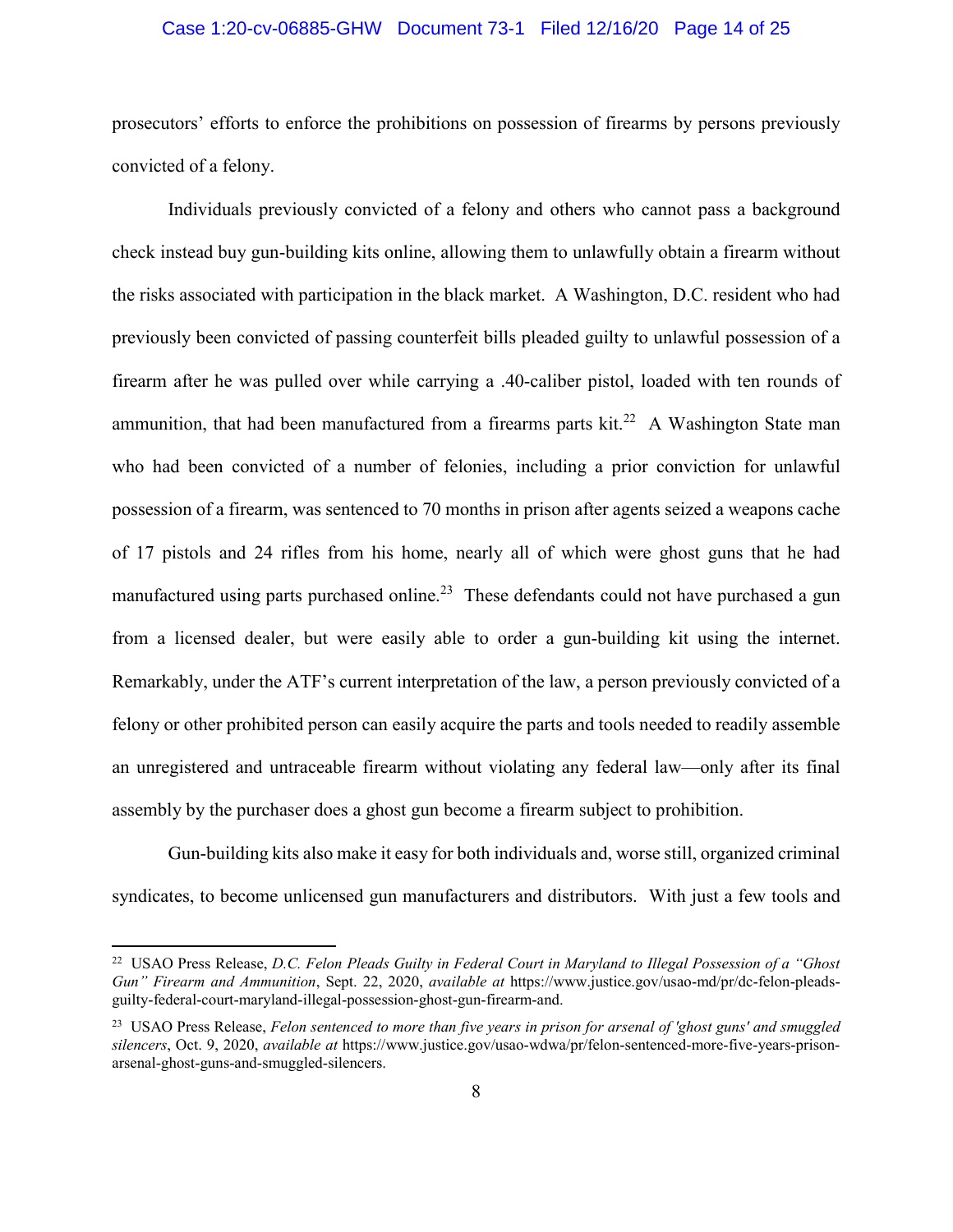#### Case 1:20-cv-06885-GHW Document 73-1 Filed 12/16/20 Page 15 of 25

some knowhow, a criminal entrepreneur can easily turn frames and receivers purchased over the internet into untraceable finished, usable, and salable guns. For example, the Tenth Circuit recently affirmed the substantive reasonableness of an 87-month sentence for a hobbyist who used gun-building kits to manufacture and sell ghost guns—including fully automatic pistols and silencers—in his basement.<sup>24</sup> The court took note of the danger posed by the defendant's business and found the sentence necessary to specifically deter others from manufacturing illegal and untraceable weapons using easily available kits and tools.<sup>25</sup> Similarly, a young man in Fairfax, Virginia recently pleaded guilty to unlawfully dealing firearms without a license—he too purchased gun-building kits online, used them to manufacture untraceable ghost guns, and sold them to anyone with enough money, regardless of whether the purchaser could lawfully possess a firearm.<sup>26</sup> A Los Angeles man offered to manufacture and sell 100 AR-15-style rifles to an undercover agent, whom he believed to be a gun smuggler; the ghost gun manufacturer was sentenced to 46 months' imprisonment.<sup>27</sup> And a New York City Department of Environmental Protection police officer allegedly used gun-building kits to manufacture and sell dozens of handguns and rifles to people who could not legally possess them, including members of motorcycle gangs.<sup>28</sup> Gun-building kits have made it much easier to become an illegal weapons

<sup>24</sup> *United States v. Trujillo*, 817 F. App'x 634, 636 (10th Cir. 2020).

<sup>25</sup> *Id.* at 640.

<sup>26</sup> USAO Press Release, *Ghost Gun and Machine Gun Conversion Device Dealer Pleads Guilty*, Sept. 29, 2020, *available at* https://www.justice.gov/usao-edva/pr/ghost-gun-and-machine-gun-conversion-device-dealer-pleadsguilty.

<sup>27</sup> USAO Press Release*, L.A. Man Sentenced to Nearly 4 Years in Federal Prison for Illegally Manufacturing Assault Rifles and Silencers He Intended to Sell,* Mar. 12, 2018, *available at* https://www.justice.gov/usao-cdca/pr/la-mansentenced-nearly-4-years-federal-prison-illegally-manufacturing-assault-rifles.

<sup>28</sup> *Police officer charged with illegally making, selling guns*, Associated Press, Mar. 2, 2019.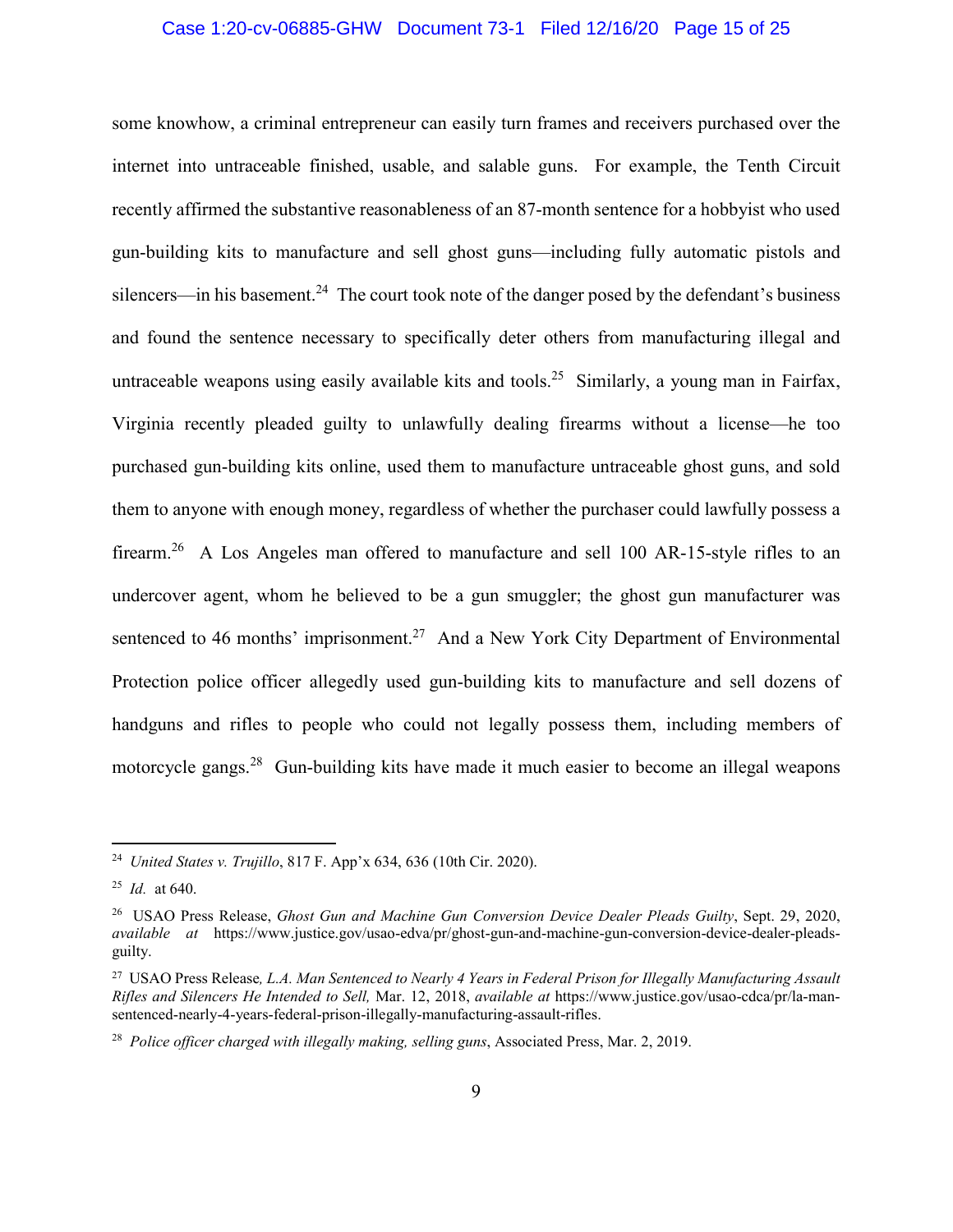#### Case 1:20-cv-06885-GHW Document 73-1 Filed 12/16/20 Page 16 of 25

manufacturer and black-market dealer. These kits allow anyone with a few simple tools to manufacture and distribute untraceable firearms from the comfort of home.

Gun-building kits have also fueled the rise of larger illegal gun-dealing enterprises. In 2015, eight men in the Sacramento, California area were arrested and charged with manufacturing and dealing firearms without a license.<sup>29</sup> Federal agents recovered 238 ghost guns and silencers from this operation, including 67 untraceable firearms that defendants manufactured and sold to an undercover agent. The LAPD in 2018 arrested ten members of a street gang involved in the manufacture and sale of ghost guns, and seized approximately 50 rifles and handguns manufactured by the gang for sale on the black market.<sup>30</sup> And in September 2020, federal prosecutors charged 15 members of the Sureños street gang in Concord, California with operating an illicit outdoor bazaar out of a shopping center parking lot where they distributed both drugs and illegal firearms, including ghost guns.<sup>31</sup> In addition to manufacturing and selling ghost guns at scale, gangs (many of whose members may be unable to pass a background check) also manufacture ghost guns for use in their other criminal endeavors.

The lack of uniform regulation of gun-building kits undermines one of Congress's primary purposes in enacting the Gun Control Act of 1968—controlling the interstate flow of guns in violation of state gun control laws. In March 2019, for example, New Jersey prosecutors broke up

<sup>29</sup> USAO Press Release, *Eight Men Indicted for Manufacturing and Dealing AR-15 Type Rifles and Silencers Without a License*, Oct. 15, 2015, *available at* https://www.justice.gov/usao-edca/pr/eight-men-indicted-manufacturing-anddealing-ar-15-type-rifles-and-silencers-without.

<sup>30</sup> Josh Cain, *Gang members arrested in raids; 10 suspected of building more than 50 homemade unregistered firearms*, San Gabriel Valley Tribune, July 7, 2018, at A2.

<sup>31</sup> USAO Press Release, *15 Charged on Drugs and Guns Charges as Part of Anti-Gang Sweep in Concord and Surrounding Areas*, Sept. 15, 2020, *available at* https://www.justice.gov/usao-ndca/pr/15-charged-drugs-and-gunscharges-part-anti-gang-sweep-concord-and-surrounding-areas.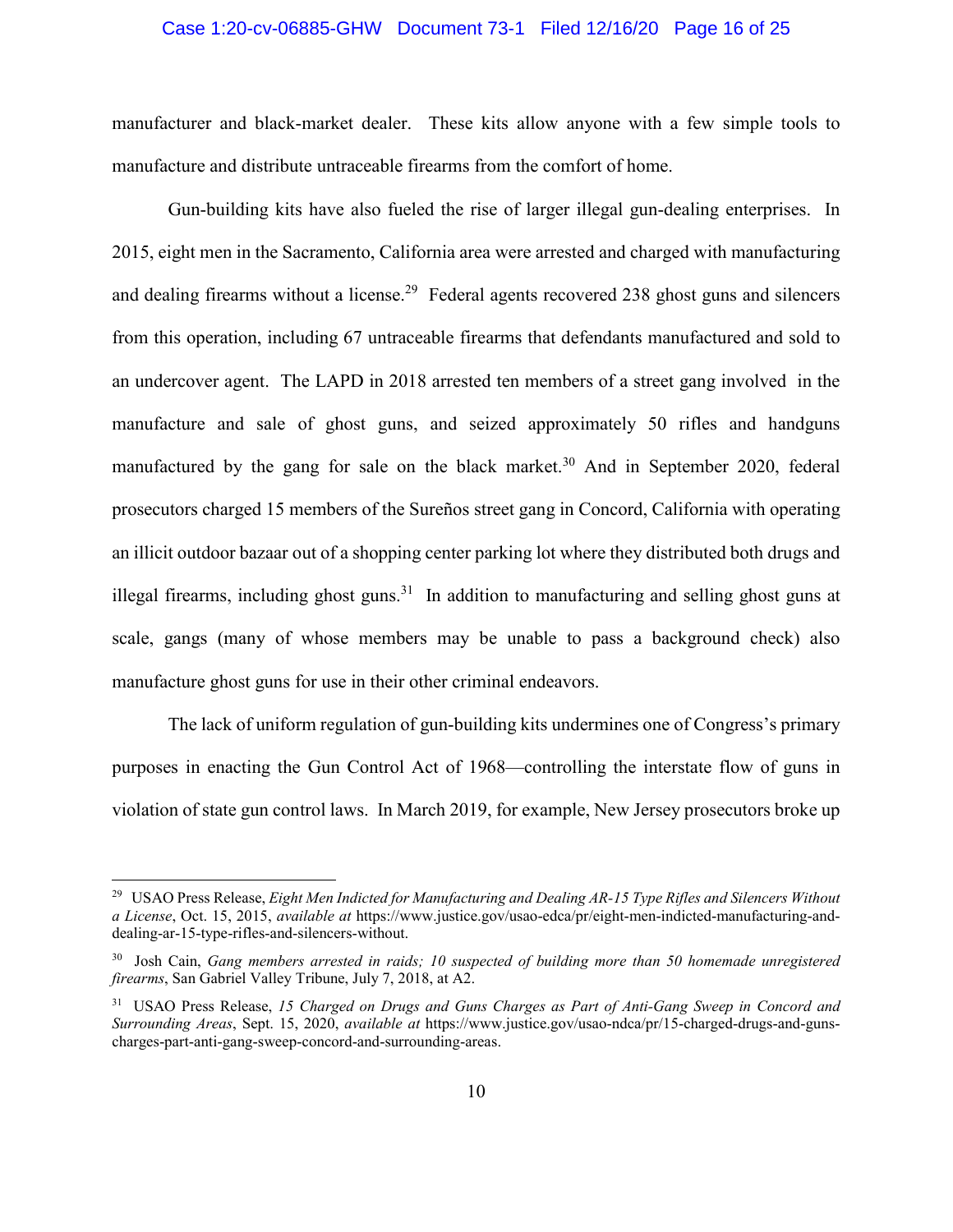#### Case 1:20-cv-06885-GHW Document 73-1 Filed 12/16/20 Page 17 of 25

a gun smuggling and manufacturing ring. Although the sale of gun-building kits was, by then, illegal in New Jersey (and could not easily be purchased there), they remained effectively unregulated in the neighboring state of Pennsylvania.<sup>32</sup> Defendants—who were allegedly involved in a large cocaine ring—thus evaded New Jersey's regulations by having the kits shipped to Pennsylvania and then manufacturing untraceable AR-15-style rifles and selling them in New Jersey.<sup>33</sup> Plainly, the uncontrolled interstate flow of weapons makes it substantially more difficult for prosecutors to enforce state and federal gun laws and prevent gun crime.

Finally, ghost guns threaten public safety by impairing prosecutors' ability to investigate and charge gun crime. The deterrent power of our state and federal gun laws—including long sentences for unlawful possession of a firearm—lose their force when more gun crimes go undetected or unsolved by law enforcement. The serial numbers engraved in legally-manufactured firearms are critical investigatory and evidentiary tools. Following the Manhattan DA's successful prosecution of a gun trafficking ring, for example, federal prosecutors were able to use the serial numbers of the seized weapons to identify and prosecute ten straw purchasers who had supplied the ring.<sup>34</sup> And when an NYPD officer stole handguns from work and sold them to feed his drug habit, investigators were able to restore the serial numbers he had defaced and trace the firearms

1

 $32$  Pennsylvania's efforts to regulate gun-building kits as "firearms" under Pennsylvania law are the subject of ongoing litigation.

<sup>33</sup> Nick Corasaniti, *The Target Was A Drug Ring. They Found 'Ghost Guns.'*, N.Y. Times, Mar. 18, 2019, at A23, *available at* https://www.nytimes.com/2019/03/18/nyregion/ghost-guns-nj.html. Several of the defendants have since pleaded guilty, and one of the ringleaders was sentenced to 14 years' imprisonment on the gun charges and related drug-trafficking charges. NJ OAG Press Release, *Leading Member of Criminal Ring That Trafficked Untraceable "Ghost Gun" Assault Rifles and Cocaine Sentenced to 14 Years in State Prison*, July 10, 2020, *available at* https://www.nj.gov/oag/newsreleases20/pr20200710a.html.

<sup>34</sup> USAO Press Release, *Man Sentences for Straw Purchasing Firearms for Convicted Felon*, Apr. 16, 2019, *available at* https://www.justice.gov/usao-edva/pr/man-sentenced-straw-purchasing-firearms-convicted-felon.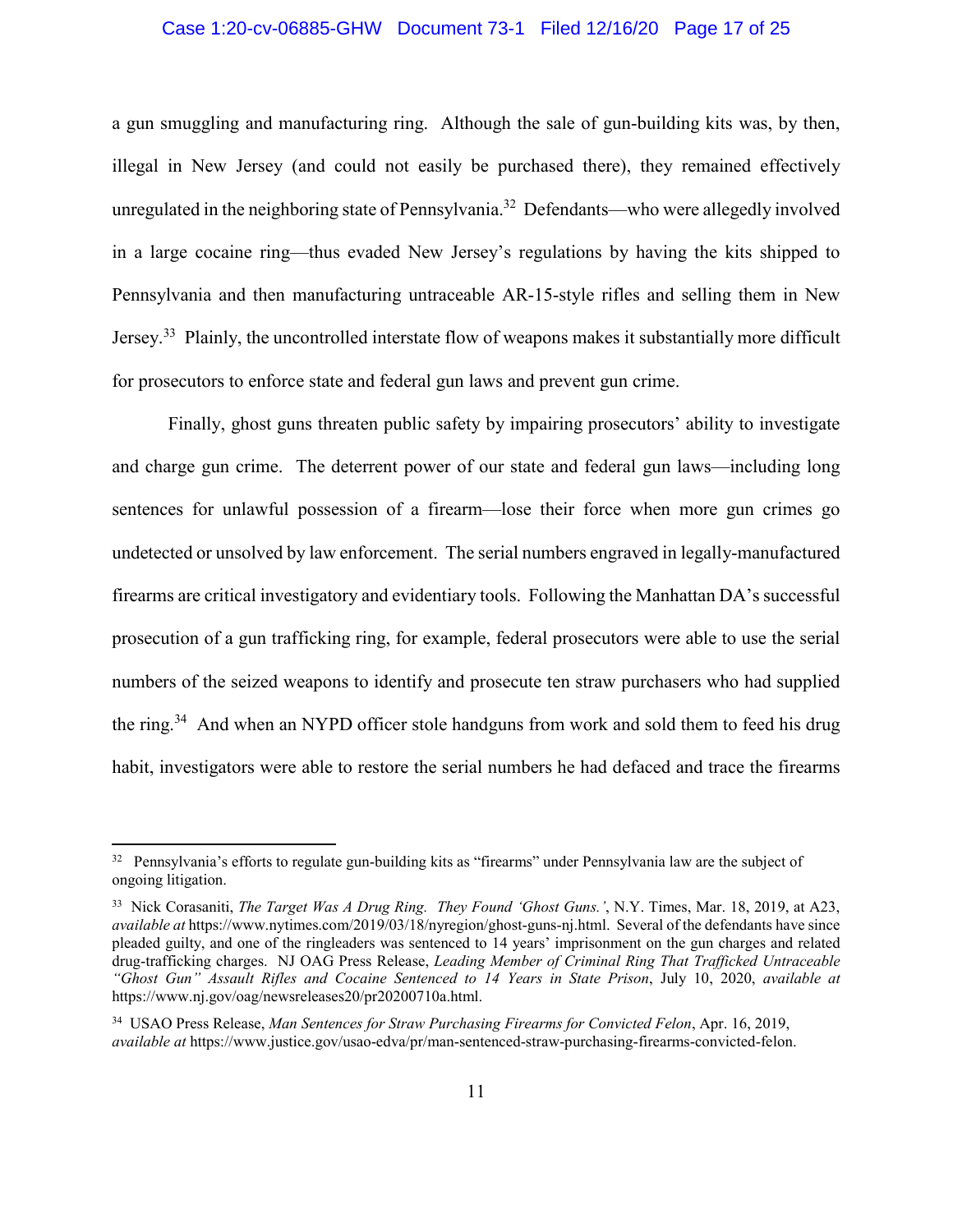#### Case 1:20-cv-06885-GHW Document 73-1 Filed 12/16/20 Page 18 of 25

back to the defendant's precinct.<sup>35</sup> The lack of serial numbers on ghost guns plainly undermines prosecutors' ability to investigate and prosecute gun crime, and also makes illegal use or possession of a ghost gun a particularly serious offense. Thus, a district court reviewing a magistrate judge's pretrial detention order regarding a person previously convicted of a felony indicted for the possession of a "'ghost gun' [that] is . . . untraceable by law enforcement" concluded that the absence of a serial number made the charged conduct more dangerous than a typical felon-in-possession case. The Court concluded that pretrial detention was necessary to "reasonably assure community safety."36 Flooding the market with untraceable guns will ultimately increase rates of gun violence and make our communities less safe.

## **II. Defendants' Failure to Regulate Ghost Guns Undermines The Legal System's Protections For Domestic Violence Survivors**

The link between access to guns and intimate partner homicides is undeniable. Indeed, "the single most accurate predictor of homicide with a firearm is a background of domestic violence."<sup>37</sup> Where a domestic violence perpetrator has access to a gun, a survivor's risk of being killed increases "at least five-fold."38 In addition, across the country, "a woman is shot by her

 $\overline{a}$ 

<sup>35</sup> Janon Fisher, *Junkie NYPD officer Nicholas Mina Pleads Guilty to Stealing Guns from Station, Selling Them to Dealer*, N.Y. Daily News, Oct. 22, 2012, *available at* https://www.nydailynews.com/new-york/junkie-pleads-guiltystealing-guns-article-1.1189430.

<sup>36</sup> *United States v. McSwain*, Crim. No. 19-80 (CKK), 2019 U.S. Dist. LEXIS 64053, at \*7-9 (D.D.C. Apr. 15, 2019).

<sup>37</sup> Tom Lininger*, An Ethical Duty to Charge Batterers Appropriately*, 22 Duke J. Gender L. & Pol'y 173, 177 (2015). Notably, domestic violence also correlates with mass shootings. *Id.* 57% of shootings of four or more persons included a family member or current or former intimate partner of the shooter. *Id.*

<sup>38</sup> Caroline Ramsey, *Firearms in the Family*, 78 Ohio St. L.J. 1257, 1274-75 (2017); *see also* Giffords Law Center, *Domestic Violence & Firearms*, https://giffords.org/lawcenter/gun-laws/policy-areas/who-can-have-a-gun/domesticviolence-firearms/ ("[D]omestic violence assaults involving a gun are 12 times more likely to end in death than assaults with other weapons or physical harm.").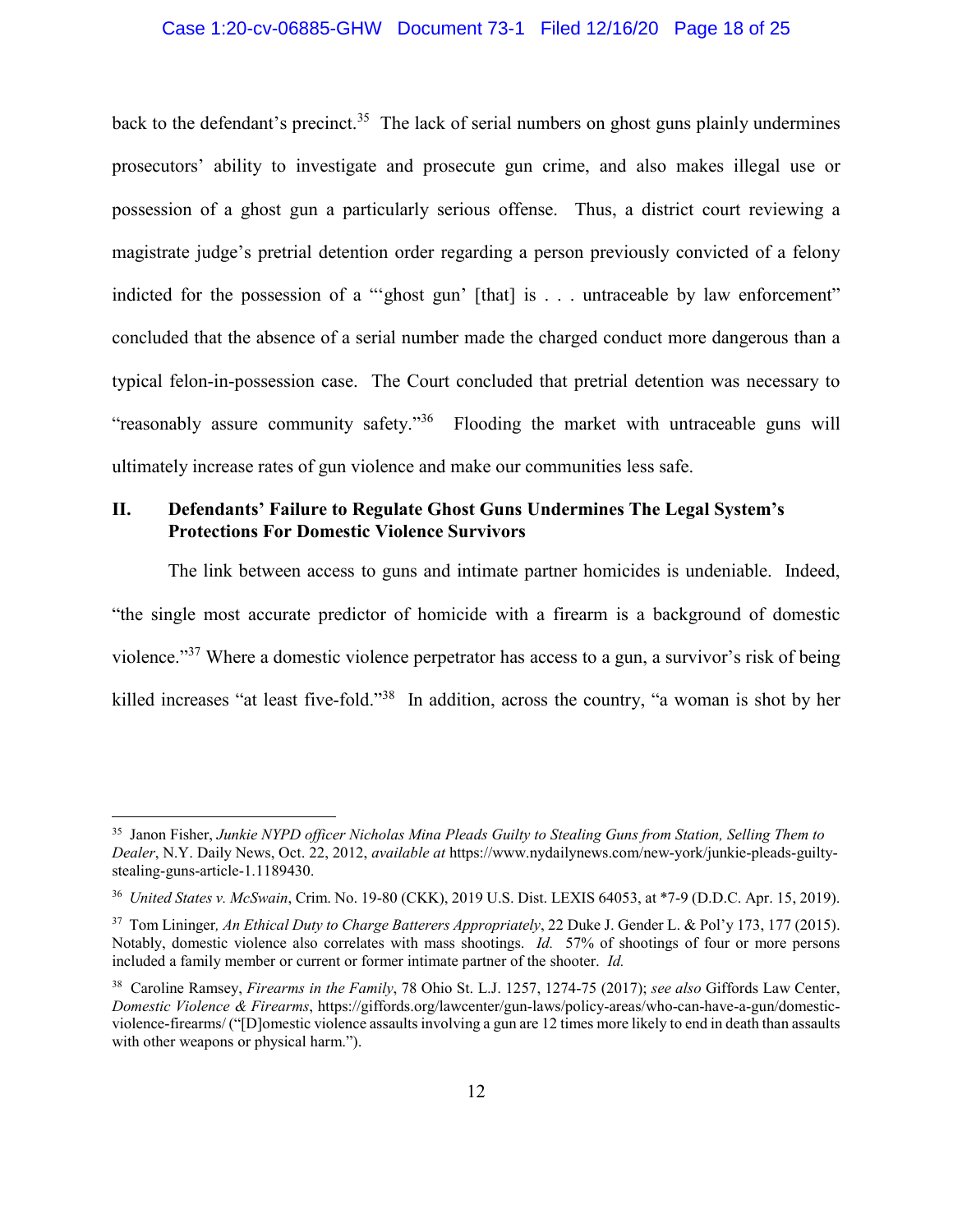## Case 1:20-cv-06885-GHW Document 73-1 Filed 12/16/20 Page 19 of 25

domestic partner every sixteen hours [in the United States]."39 Even when not fired, guns are used to exercise control over survivors of domestic violence.<sup>40</sup> "Abused women frequently report that their intimate partners brandish guns to threaten deadly force."<sup>41</sup> Of women alive today,  $4.5$ million have reported that an intimate partner threatened them with a gun.<sup>42</sup> Once threatened, "women are more likely to endure long-term abuse out of fear that leaving the relationship will result in their death or the death of their children."43

To address these risks, Congress and over half the states have passed laws that prohibit specific classes of persons likely to threaten their intimate partners with gun violence from obtaining guns.<sup>44</sup> The success of such laws, however, is predicated upon the regulation of all firearms. It is beyond dispute that the very existence of ghost guns seriously jeopardizes the protections afforded to domestic violence survivors under the law.

<sup>39</sup> Tracy Sauro, *Don't Leave Me Now! – A Domestic Violence Victim's Right to Be Armed Because Their Abusers Are Dangerous*, 40 Women's Rights L. Rep. 171, 171 (2019).

<sup>40</sup> Jennifer L Vainik*, Kiss, Kiss, Bang, Bang: How Current Approaches to Guns and Domestic Violence Fail to Save Women's Lives*, 91 Minn. L. Rev. 1113, 1117 (2007); *see also* Jane K. Stoever, *Intimate Partner Violence and Restorative Justice: Firearms and Domestic Violence Fatalities: Preventable Deaths*, 53 Fam. L.Q. 183, 185 (2019) ("[A] domestically abusive individual is likely to use the firearm to perpetrate abuse against an intimate partner and children.).

<sup>41</sup> Vainik, *supra* note 40 at 1117.

<sup>42</sup> Stoever, *supra* note 40 at 186.

<sup>43</sup> Vainik, *supra* note 40 at 1117.

<sup>44</sup> *See* Kellie Descrochers, *Municipalities Are Not Kingdoms: Regulating Gun Ownership in Cases Involving Domestic Violence in Light of the* Pauler *Decision*, 29 B.U. Pub. Int. L.J. 277, 285 (2020).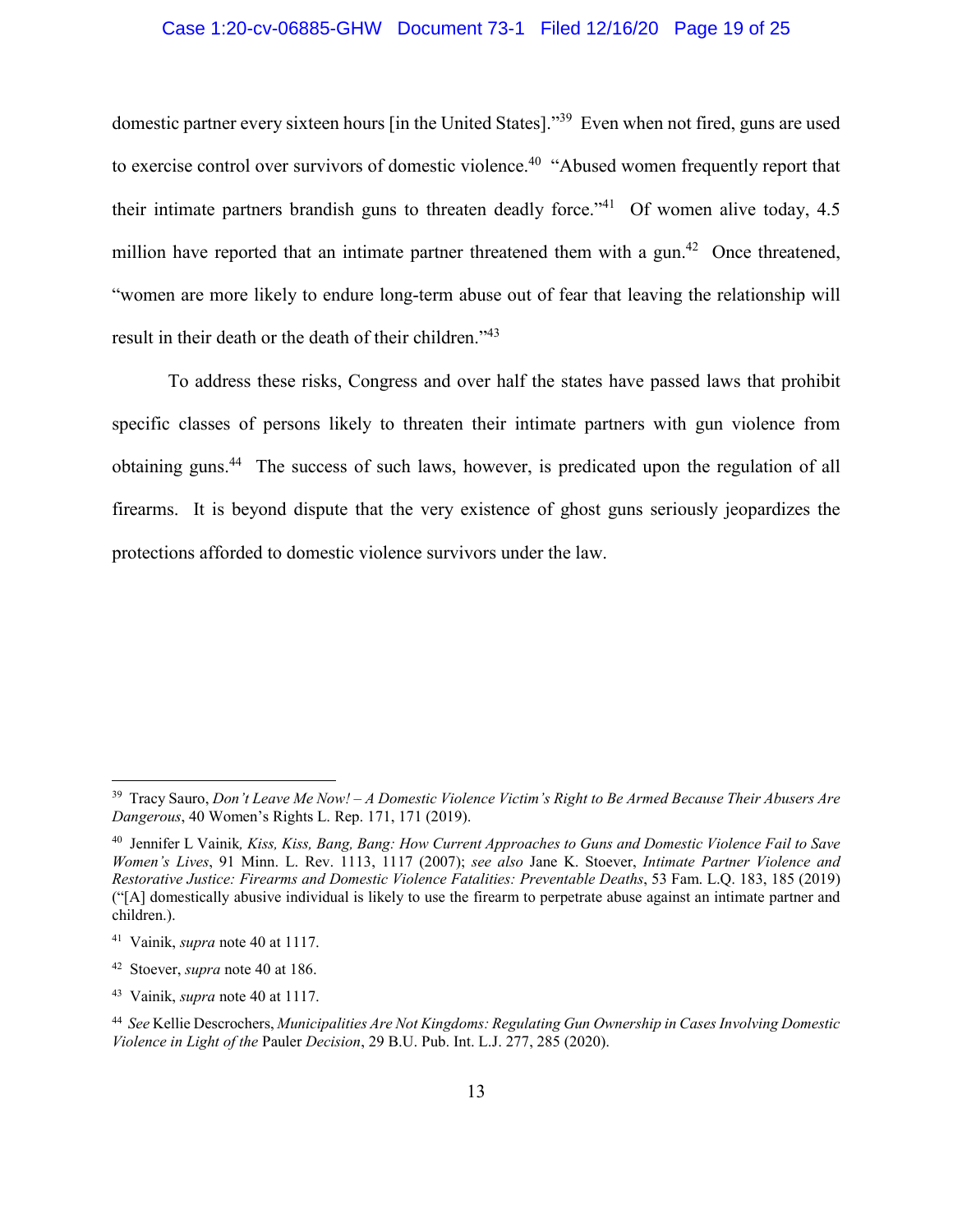# **A. The Current System of Protections for Domestic Violence Survivors Is Designed To Keep Guns Out of the Hands of Those Who Have Committed Abuse**

In 1994, Congress passed the Violence Against Women Act, which bars "intimate partners<sup>"45</sup> subject to domestic violence restraining orders from possessing or receiving a firearm.<sup>46</sup> Since that time, "federal and state legislatures and courts have worked together to provide a patchwork system regulating gun ownership for people who are convicted of domestic violence offences."47 Shortly after passage of the Violence Against Women Act, Congress passed the Lautenberg Amendment to the Gun Control Act of 1968, which "prohibits the receipt or possession of a firearm that has traveled in interstate commerce by anyone who has been convicted of or pled guilty to a misdemeanor crime of domestic violence."<sup>48</sup> Significantly, the Lautenberg Amendment's ban on possession of a firearm by a domestic violence misdemeanant is "essentially permanent."49 According to the Federal Bureau of Investigation, a conviction for a domestic violence misdemeanor is the fourth-most frequent reason for denial of an application to purchase a firearm.<sup>50</sup>

<sup>&</sup>lt;sup>45</sup> An "intimate partner" includes a current or former spouse, a parent of a child in common with the abuser, or an individual with whom the abuser does or has cohabitated. 18 U.S.C. § 921(a)(32). Many states have passed laws that prohibit others, such as abusive boyfriends and girlfriends, from buying and possessing firearms. *See* Everytown for Gun Safety, *Domestic Violence*, https://maps.everytownresearch.org/navigator/trends.html?dataset=domestic\_ violence.

<sup>46</sup> *See* 18 U.S.C. § 922(g)(8); *see also* Descrochers, *supra* note 44 at 280–81.

<sup>47</sup> *See* Descrochers, *supra* note 44 at 281.

<sup>48</sup> Ramsey, *supra* note 38 at 1262. Senator Lautenberg intended the Amendment to provide "a very clear rule." 104 Cong. Rec. S11,2266 (daily ed. Sept. 25, 1996) ("If you are convicted of beating your wife or your child . . . you lose your gun, no ifs, ands, or buts."). The Lautenberg Amendment also criminalizes the act of selling a firearm to a person who has been convicted of a domestic violence misdemeanor. 18 U.S.C. § 922(d)(9).

<sup>49</sup> Ramsey*, supra* note 38 at 1263.

<sup>50</sup> Federal Bureau of Investigation, *Federal Denials*, November 30, 1998 – October 31, 2020, https://www.fbi.gov/ file-repository/federal\_denials.pdf/view. New York, Illinois, Minnesota, and Massachusetts have also enacted laws that facilitate posting of domestic violence misdemeanor convictions to the national databases used for firearm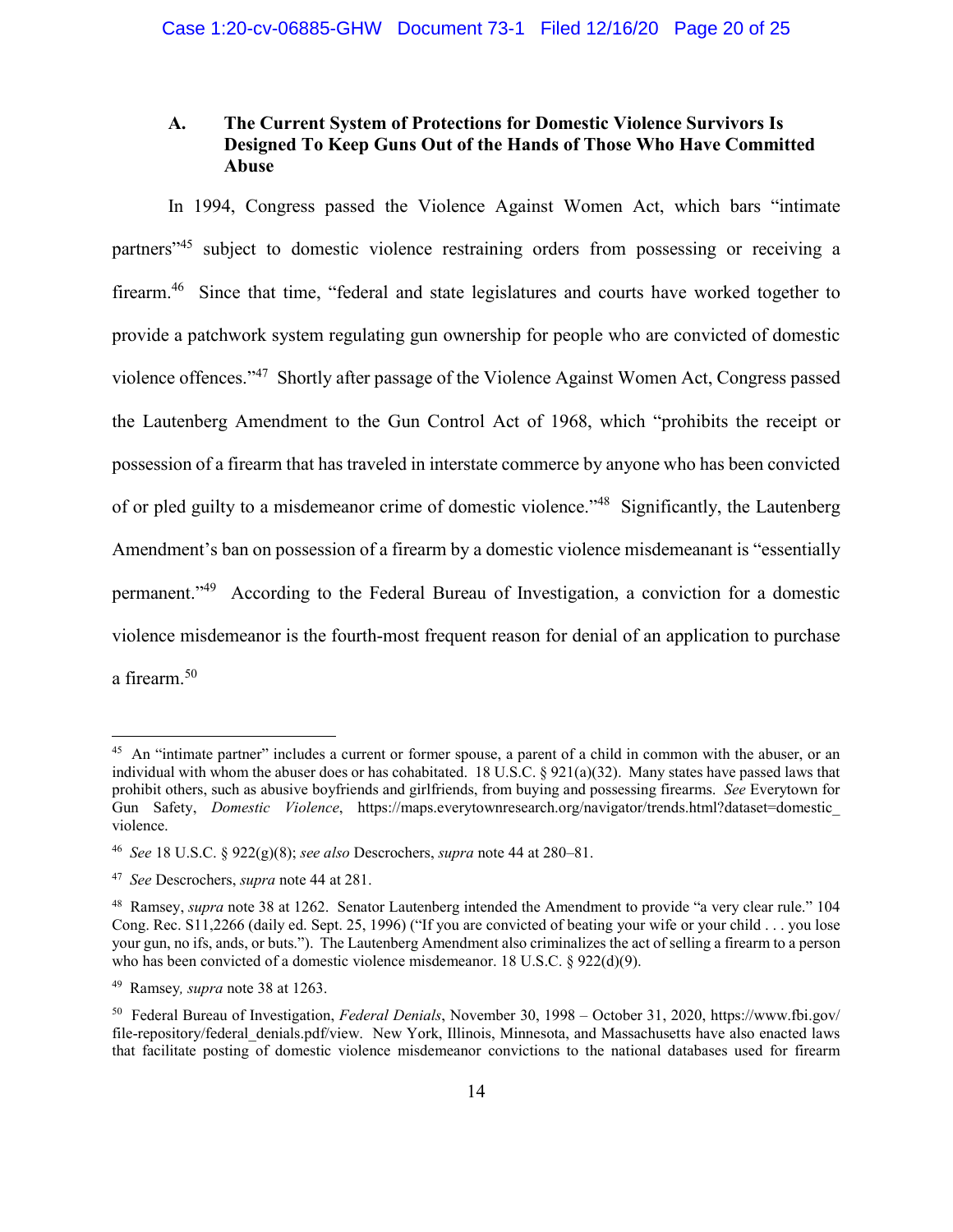# Case 1:20-cv-06885-GHW Document 73-1 Filed 12/16/20 Page 21 of 25

Thirty-one states and the District of Columbia have passed analogous laws so that state and local officials can enforce gun prohibitions against domestic violence offenders.<sup>51</sup> Many states have also passed laws that provide further protections for those at risk of domestic violence. For example, seventeen states and the District of Columbia require those convicted of domestic violence misdemeanors to turn in their firearms after conviction.<sup>52</sup> and twenty-eights states have enacted laws that facilitate the removal of firearms from individuals when they become subject to protective orders.<sup>53</sup> The strongest state laws, such as New Jersey's, require police officers to remove firearms after the issuance of a protective order, while other states permit judges to require domestic violence offenders to surrender his or her firearms.<sup>54</sup>

Studies have shown that firearm relinquishment laws and background checks are critical to keeping domestic violence survivors safe from armed partners.<sup>55</sup> Firearm relinquishment laws have been linked to a 16% reduction in intimate partner gun homicides,<sup>56</sup> and background checks have been shown to reduce domestic violence homicides by 47%.<sup>57</sup> Moreover, "there has been a

1

purchaser background checks. *See* Giffords Law Center, *Domestic Violence & Firearms*, *https://giffords.org/lawcenter/gun-laws/policy-areas/who-can-have-a-gun/domestic-violence-firearms.*

<sup>51</sup> *See* Everytown For Gun Safety, *Domestic Violence*, https://maps.everytownresearch.org/navigator/trends.html? dataset=domestic\_violence.

<sup>52</sup> *See Domestic Violence*, *supra* note 39.

<sup>53</sup> *See id.*

<sup>54</sup> *See id.*

<sup>55</sup> *See* Giffords Law Center, *Firearm Relinquishment*, https://giffords.org/lawcenter/gun-laws/policy-areas/who-canhave-a-gun/firearm-relinquishment/ (citing M. Zeoli, et al., "Analysis of the Strength of Legal Firearms Restrictions for Perpetrators of Domestic Violence and Their Associations With Intimate Partner Homicide," American Journal of Epidemiology 187, No. 11 (2018): 2365–2371).

<sup>56</sup> *See id.*

<sup>57</sup> Stoever*, supra* note 40 at 185; *see also* Aaron Edward Brown, *This Time I'll Be Bulletproof: Using Ex Parte Firearm Prohibitions to Combat Intimate-Partner Violence*, 50 Colum. Human Rights L. Rev. 159, 180 (2019) (explaining that background checks may reduce intimate partner homicides because prohibited persons are discouraged from trying to purchase firearms illegally).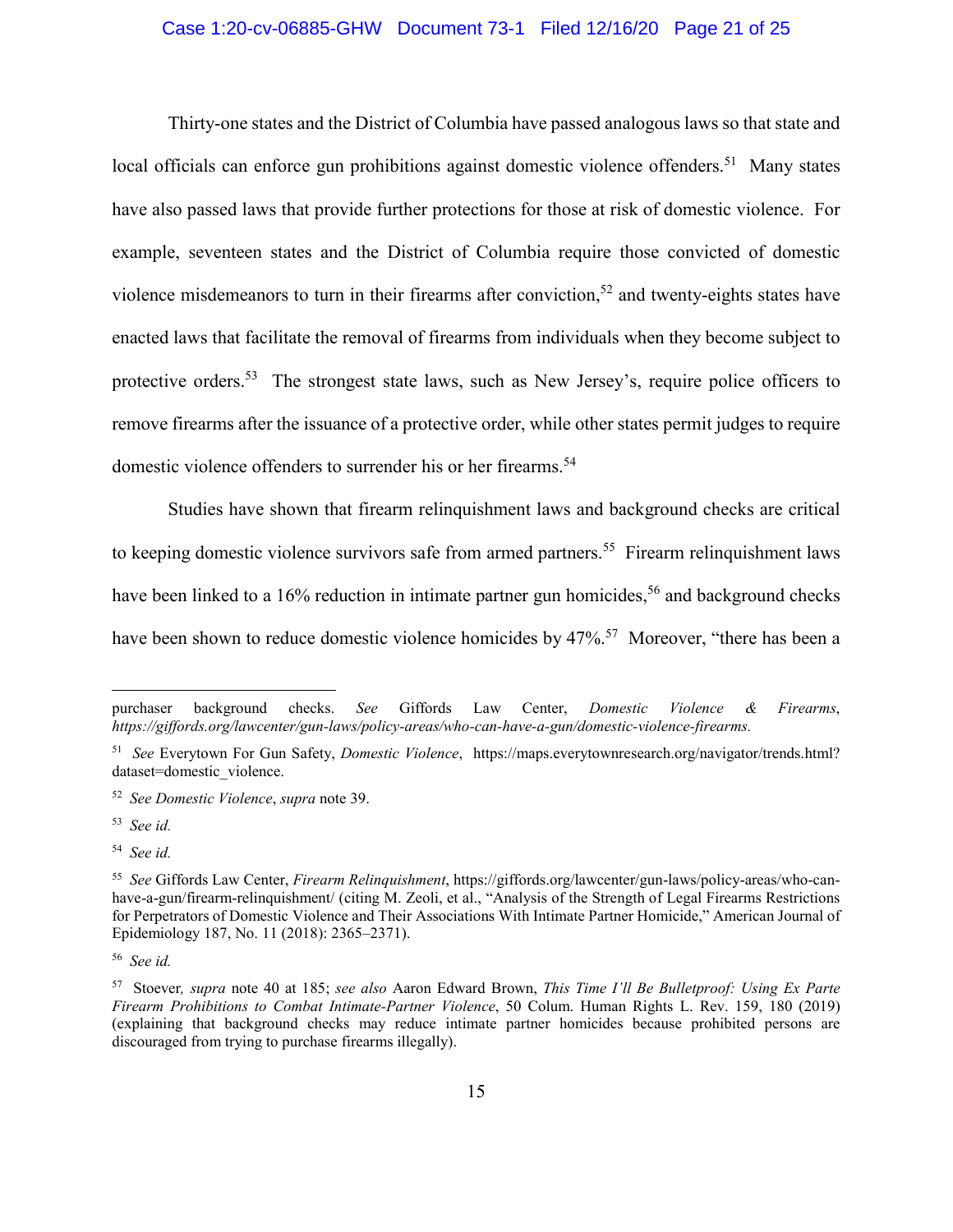## Case 1:20-cv-06885-GHW Document 73-1 Filed 12/16/20 Page 22 of 25

swift decline in the number of intimate-partner homicides per capita" since the enactment of the Violence Against Women Act.<sup>58</sup> From 1994 to 2012, federal domestic violence-related firearm prohibitions blocked the sale of approximately 314,000 purchases of firearms.<sup>59</sup>

These statistics, however, were primarily gathered prior to the rise of ghost guns. Cities across the country have seen sharp increases in ghost gun recoveries in the past year.<sup>60</sup> The District of Columbia, for example, saw a 342% increase in ghost gun recoveries in 2019 when compared to 2018.<sup>61</sup> Other cities, such as Philadelphia, Syracuse, and Denver have also reported rising numbers of ghost guns. $62$ 

This rapid increase in the prevalence of ghost guns threatens to subvert the efforts of Congress and the states to protect women from deadly domestic abuse, and to leave law enforcement without an effective mechanism to intervene in domestic violence cases before they become deadly.

# **B. Non-Regulation of Ghost Guns Increases the Risk of Death for Domestic Violence Survivors**

The protections for domestic violence survivors outlined above are severely undermined by the prevalence and non-regulation of ghost guns in two key ways. First, ATF's failure to regulate ghost guns creates an avenue for previously convicted domestic violence offenders to obtain firearms in contravention of federal and state prohibitions. This frustrates the clear intent

<sup>58</sup> *See* Stoever, *supra* note 40, at 178.

<sup>&</sup>lt;sup>59</sup> *See id.* (noting that this number does not account for the people who have willingly surrendered their firearms in order to comply with federal law).

<sup>60</sup> *See* Everytown For Gun Safety, *Untraceable: The Rising Specter of Ghost Guns*, May 14, 2020, at 16.

<sup>61</sup> *Id.*

<sup>&</sup>lt;sup>62</sup> *Id.* In Onondaga County, New York where Syracuse is located, police recovered twenty-three ghost guns in 2019. *See id.* Only one ghost gun had ever been recovered before 2018. *Id.*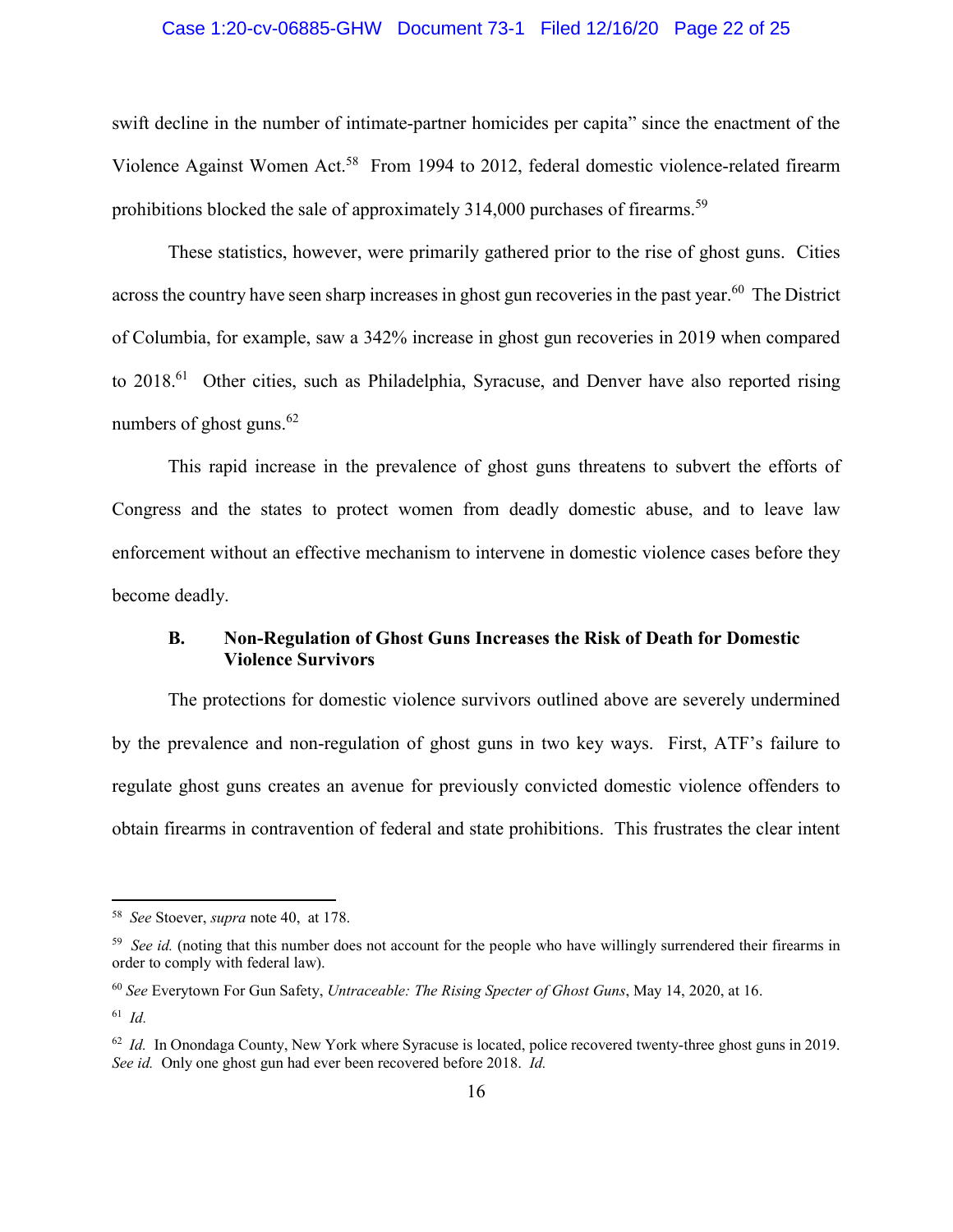#### Case 1:20-cv-06885-GHW Document 73-1 Filed 12/16/20 Page 23 of 25

of the Lautenberg Amendment, as well as analogous state laws. Moreover, it frustrates the very purpose of a protective order and makes such orders nearly impossible to enforce, which may lead to the underreporting of domestic violence abuses. Second, ATF's failure to regulate ghost guns impedes enforcement of laws requiring relinquishment of firearms upon conviction of a domestic violence offense or issuance of a domestic violence restraining order. Because ghost guns lack serial numbers and are not regulated, it is more difficult for law enforcement to confirm that an offender has surrendered a ghost gun.

These effects are already being seen across the country and are likely to lead to catastrophic consequences for domestic violence survivors. For example:

- In September 2019, police officers in Chico, California responded to a call regarding a domestic violence dispute between a man and his girlfriend. The man was already the subject of a restraining order filed by his estranged wife, which prohibited him from owning any firearms or ammunition. Officers found ammunition, a semi-automatic AR-15 rifle with an extended magazine, and two loaded pistols. The man was arrested for possession of illegal firearms and for being a prohibited person in possession of firearms. Two months later, officers went to the man's residence to conduct a welfare check. Officers found the man under a blanket with an AR-15 rifle. The rifle was loaded with at least nine rounds and the safety selector switch was set to "fire." Officers also found a semiautomatic handgun, a .308 rifle, and a 9mm handgun, and ammunition. The man later admitted that he knew he was not supposed to possess firearms pursuant to his restraining order. He explained, however, that all of his guns were purchased "80% built from different online websites." He added that "**80% firearms were made for people 'like me' who needed to get around not being able to buy guns.**"63
- In July 2020, a man in Pennsylvania was arrested for the murder of his ex-wife and her friend in a restaurant parking lot with a ghost gun. **The man's ex-wife had filed for two separate protection-from-abuse orders in the year before her death and the man had been required to relinquish his firearms**. 64

 $\overline{a}$ 

<sup>63</sup> *See United States v. Villasenor*, 2:20-cr-00050-KJM (E.D. Cal.), Dkt. No. 1 (emphasis added).

<sup>64</sup> John Finerty, *State Struggles to Bolster PFA Orders*, June 27, 2020, https://www.ncnewsonline.com/news/local\_ news/state-struggles-to-bolster-pfa-orders/article\_618d2d90-0d07-5f0e-bcb8-8a0e667a201e.html; Marcia Moore, *UPDATE Fernanders' Murder Charges Headed to Snyder County Court*, Sept. 29, 2020, https://www.dailyitem.com/news/fernanders-murder-charges-headed-to-snyder-county-court/article\_41052d22- 0285-11eb-9aa6-630b1abad5ed.html.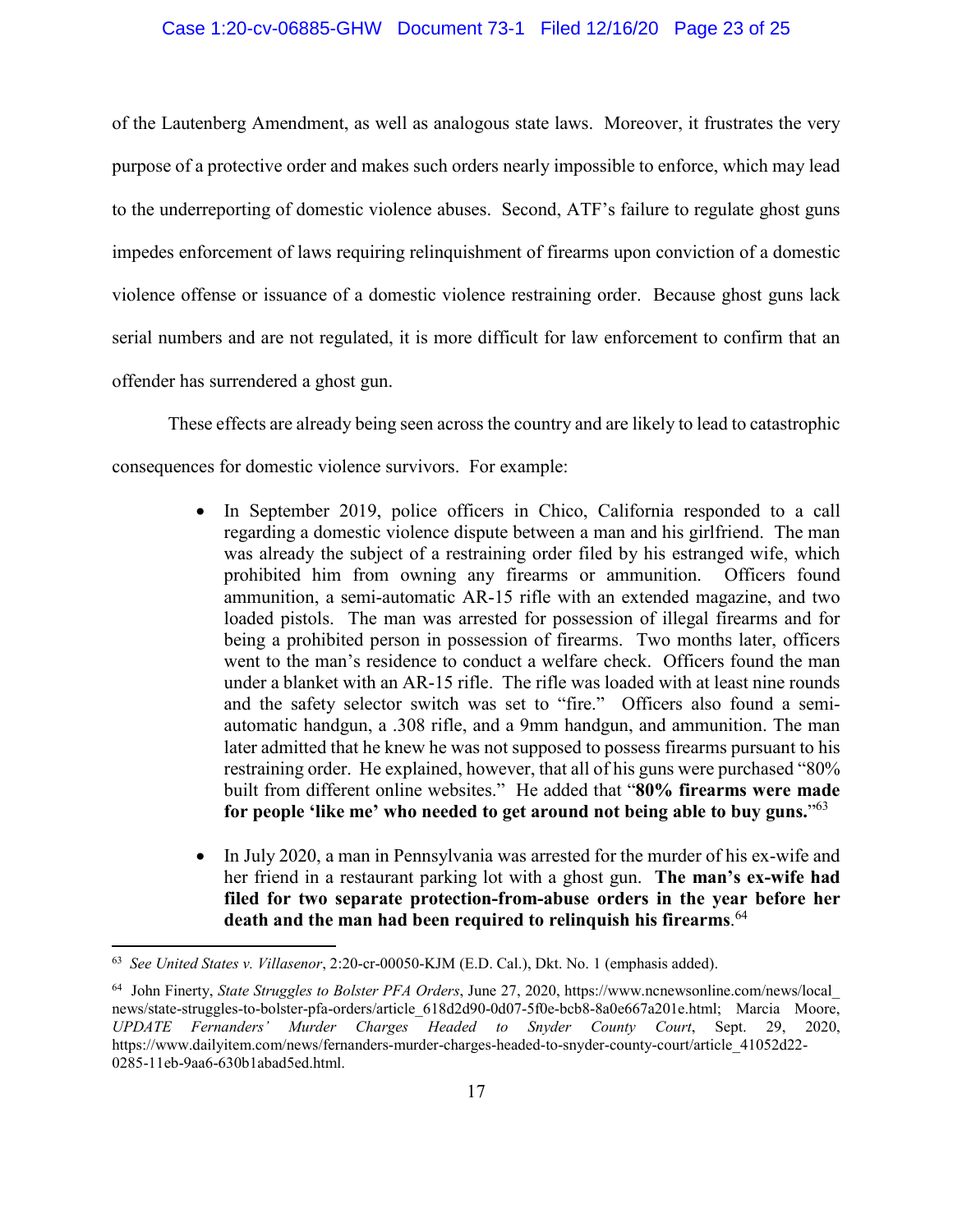- In August 2020, police officers in San Jose, California arrested an individual for felony domestic violence. The survivor reported that the individual pointed a gun at her during the domestic violence incident. When the officer explained that the individual would not be permitted to get his firearm back pursuant to a "Gun Violence Restraining Order," the individual replied, "**Then I'll just build another one.**"65
- In September 2020, police officers in Modesto, California arrested a man on drug charges after he "recklessly" led officers on a chase. The man was on parole for a domestic violence offense. **Despite being prohibited from possessing a firearm or ammunition, officers found a ghost gun in his possession, along with a live 9mm round in the chamber and 15 additional rounds loaded into the**  magazine.<sup>66</sup>

It is also worth noting that the COVID-19 pandemic increases the likelihood that these

types of incidents will occur. Research already suggests that "[m]ovement restrictions aimed to stop the spread of the coronavirus may be making violence in homes more frequent, more severe and more dangerous."<sup>67</sup> Meanwhile, "[b]usiness is booming for the DIY 'ghost gun' industry, with manufacturers reporting widespread backorders and shipping delays due to a 'pandemic buying surge."<sup>568</sup>

The simple truth is that ATF's failure to regulate ghost guns will undoubtedly increase the risks to domestic violence survivors and may lead to serious injuries and deaths that federal and state laws were designed to prevent.

<sup>65</sup> *San Jose Police Dep't v. Piseno*, 20GV000033 (Cal. Sup. Ct. Fam. Div. 2020), Declaration of Officer Neal Spencer Allen In Support of Petition for Gun Violence Restraining Order, August 19, 2020 (emphasis added).

<sup>66</sup> Jeff Benziger*, Modestan With Ghost Gun, History of Domestic Violence, Arrested After Chase With Police*, Ceres Courier, Oct. 1, 2020, https://www.cerescourier.com/news/crime/modestan-ghost-gun-history-domestic-violencearrested-after-chase-police/.

<sup>67</sup> Amanda Taub, *A New Covid-19 Crisis: Domestic Abuse Rises Worldwide*, N.Y. Times, Apr. 6, 2020, https://www.nytimes.com/2020/04/06/world/coronavirus-domestic-violence.html.

<sup>68</sup> Tess Owens, *People Are Panic-Buying Untraceable 'Ghost Guns' Online in the Coronavirus Pandemic*, VICE, March 27, 2020, https://www.vice.com/en/article/g5x9q3/people-are-panic-buying-untraceable-ghost-guns-onlinein-the-coronavirus-pandemic.